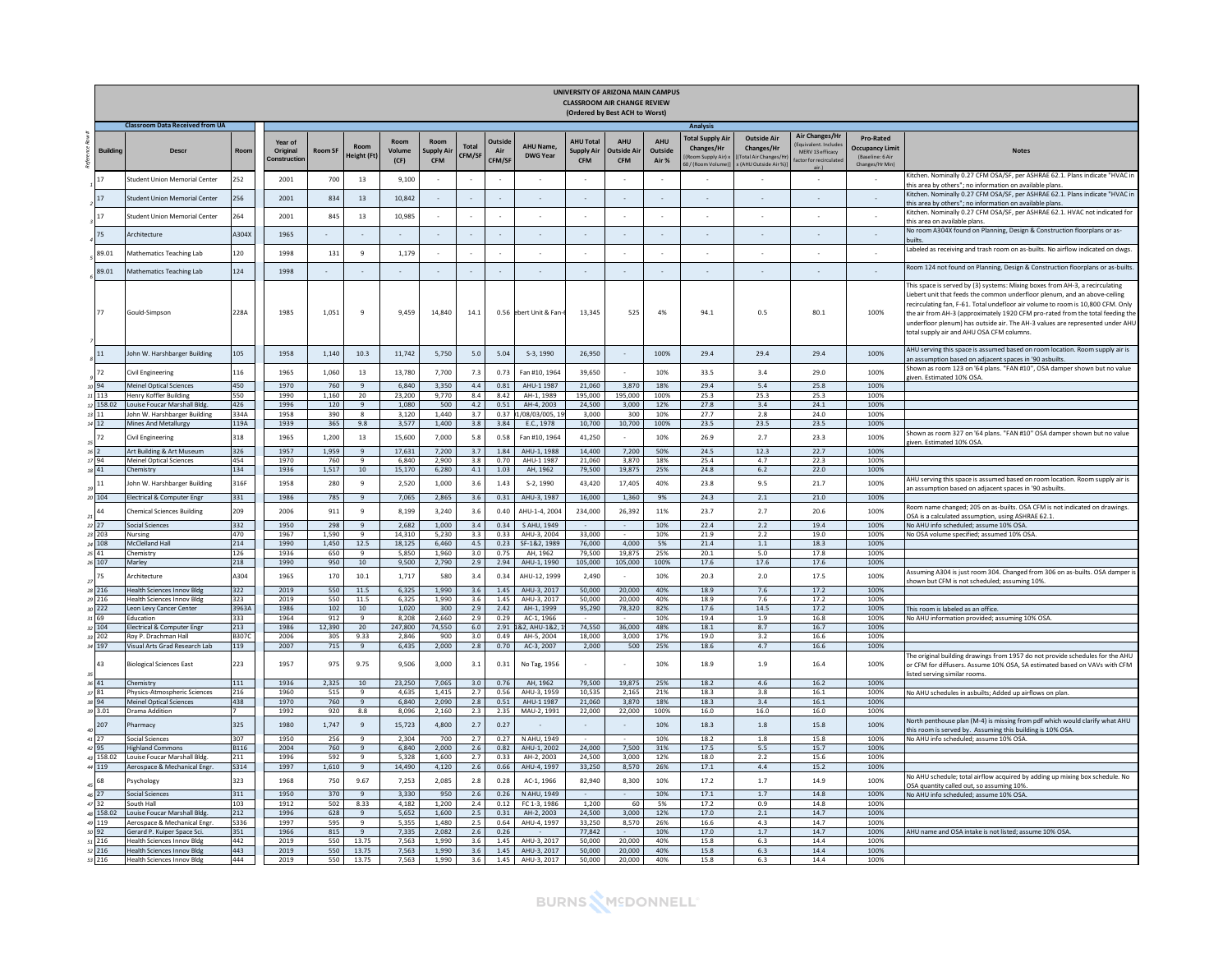|                     |                 |                                                                     |              |                                    |                |                                |                  |                               |                        |                                |                                    |                                             | UNIVERSITY OF ARIZONA MAIN CAMPUS<br><b>CLASSROOM AIR CHANGE REVIEW</b><br>(Ordered by Best ACH to Worst) |                         |                                                                             |                                                                                     |                                                                    |                                                                           |                                                                                                                                                                                               |
|---------------------|-----------------|---------------------------------------------------------------------|--------------|------------------------------------|----------------|--------------------------------|------------------|-------------------------------|------------------------|--------------------------------|------------------------------------|---------------------------------------------|-----------------------------------------------------------------------------------------------------------|-------------------------|-----------------------------------------------------------------------------|-------------------------------------------------------------------------------------|--------------------------------------------------------------------|---------------------------------------------------------------------------|-----------------------------------------------------------------------------------------------------------------------------------------------------------------------------------------------|
|                     |                 | <b>Classroom Data Received from UA</b>                              |              |                                    |                |                                |                  |                               |                        |                                |                                    |                                             |                                                                                                           |                         | Analysis                                                                    |                                                                                     |                                                                    |                                                                           |                                                                                                                                                                                               |
|                     | <b>Building</b> | <b>Descr</b>                                                        | Roon         | Year of<br>Original<br>Constructio | <b>Room SF</b> | Roor<br>leight (Ft             | Volume<br>(CF)   | <b>Ipply Ai</b><br><b>CFM</b> | <b>Total</b><br>CFM/SI | <b>Outsid</b><br>Air<br>CFM/SF | <b>AHU Name</b><br><b>DWG Year</b> | <b>AHU Total</b><br>upply Air<br><b>CFM</b> | <b>AHU</b><br>utside Ai<br><b>CFM</b>                                                                     | AHU<br>Outside<br>Air % | <b>Total Supply Air</b><br>Changes/Hr<br>Room Supply Air)<br>0/(Room Volume | <b>Outside Air</b><br>Changes/Hr<br><b>Fotal Air Changes/</b><br>(AHU Outside Air % | <b>Air Changes/Hr</b><br>MERV 13 efficacy<br>ictor for recirculati | Pro-Rated<br><b>Occupancy Limit</b><br>(Baseline: 6 Air<br>Changes/Hr Min | <b>Notes</b>                                                                                                                                                                                  |
|                     |                 | na A. Gittings Building                                             | 124          | 1964                               | 3.640          | 12                             | 43,680           | 12,000                        | 3.3                    | 0.33                           | AC-1, 1963                         | 97.472                                      |                                                                                                           | 10%                     | 16.5                                                                        | 1.6                                                                                 | 14.3                                                               | 100%                                                                      | Vo OSA information on drawings; estimated at 10% based on common OSA %<br>or typical facilities.                                                                                              |
| 55                  | 158.02          | Louise Foucar Marshall Bldg                                         | 342          | 1996                               | 809            | $\mathbf{q}$                   | 7,281            | 1,980                         | 2.4                    | 0.30                           | AH-3, 2003                         | 24,500                                      | 3,000                                                                                                     | 12%                     | 16.3                                                                        | 2.0                                                                                 | 14.2                                                               | 100%                                                                      |                                                                                                                                                                                               |
| 56                  | 222<br>43       | eon Levy Cancer Center<br><b>Biological Sciences East</b>           | 4978<br>100  | 1986<br>1957                       | 450<br>2,300   | 10<br>11.5                     | 4,500<br>26,450  | 1.090<br>7,200                | 2.4<br>3.1             | 1.99<br>0.31                   | AH-1, 1999<br>No Tag, 1956         | 95,290<br>7,200                             | 78,320                                                                                                    | 82%<br>10%              | 14.5<br>16.3                                                                | 11.9<br>1.6                                                                         | 14.1<br>14.1                                                       | 100%<br>100%                                                              | bom height varies, estimated average. The original building drawings from<br>1957 do not provide AHU schedules. Assume 10% based on a similar<br>building/room type/date.                     |
|                     | 113             | Henry Koffler Building                                              | 320          | 1990                               | 1.280          | 20                             | 25,600           | 6.000                         | 4.7                    | 4.69                           | AH-1, 1989                         | 195.000                                     | 195,000                                                                                                   | 100%                    | 14.1                                                                        | 14.1                                                                                | 14.1                                                               | 100%                                                                      |                                                                                                                                                                                               |
| 59                  | 113             | <b>Henry Koffler Building</b>                                       | 321          | 1990                               | 1.280          | 20                             | 25,600           | 6.000                         | 4.7                    | 4.69                           | AH-1, 1989                         | 195.000                                     | 195,000                                                                                                   | 100%                    | 14.1                                                                        | 14.1                                                                                | 14.1                                                               | 100%                                                                      |                                                                                                                                                                                               |
| $50\,113$<br>61 113 |                 | Henry Koffler Building<br>Henry Koffler Building                    | 330<br>331   | 1990<br>1990                       | 1.280<br>1.280 | 20<br>20                       | 25,600<br>25,600 | 6,000<br>6,000                | 4.7<br>4.7             | 4.69<br>4.69                   | AH-1, 1989<br>AH-1, 1989           | 195,000<br>195,000                          | 195,000<br>195,000                                                                                        | 100%<br>100%            | 14.1<br>14.1                                                                | 14.1<br>14.1                                                                        | 14.1<br>14.1                                                       | 100%<br>100%                                                              |                                                                                                                                                                                               |
| 52 113              |                 | Henry Koffler Building                                              | 350          | 1990                               | 1.280          | 20                             | 25,600           | 6,000                         | 4.7                    | 4.69                           | AH-1, 1989                         | 195,000                                     | 195,000                                                                                                   | 100%                    | 14.1                                                                        | 14.1                                                                                | 14.1                                                               | 100%                                                                      |                                                                                                                                                                                               |
|                     | 113             | Henry Koffler Building                                              | 351          | 1990                               | 1.280          | 20                             | 25,600           | 6.000                         | 4.7                    | 4.69                           | AH-1, 1989                         | 195,000                                     | 195,000                                                                                                   | 100%                    | 14.1                                                                        | 14.1                                                                                | 14.1                                                               | 100%                                                                      |                                                                                                                                                                                               |
|                     | 113             | lenry Koffler Building                                              | 360          | 1990                               | 1,280          | 20                             | 25,600           | 6,000                         | 4.7                    | 4.69                           | AH-1, 1989                         | 195,000                                     | 195,000                                                                                                   | 100%                    | 14.1                                                                        | 14.1                                                                                | 14.1                                                               | 100%                                                                      |                                                                                                                                                                                               |
| 65 113              | 113             | Henry Koffler Building<br>Henry Koffler Building                    | 361<br>521   | 1990<br>1990                       | 1.280<br>1.280 | 20<br>20                       | 25,600<br>25,600 | 6.000<br>6,000                | 4.7<br>4.7             | 4.69<br>4.69                   | AH-1, 1989<br>AH-1, 1989           | 195,000<br>195,000                          | 195,000<br>195,000                                                                                        | 100%<br>100%            | 14.1<br>14.1                                                                | 14.1<br>14.1                                                                        | 14.1<br>14.1                                                       | 100%<br>100%                                                              |                                                                                                                                                                                               |
|                     | 113             | Henry Koffler Building                                              | 530          | 1990                               | 1,280          | 20                             | 25,600           | 6,000                         | 4.7                    | 4.69                           | AH-1, 1989                         | 195,000                                     | 195,000                                                                                                   | 100%                    | 14.1                                                                        | 14.1                                                                                | 14.1                                                               | 100%                                                                      |                                                                                                                                                                                               |
| 68                  | 113             | Henry Koffler Building                                              | 31           | 1990                               | 1.280          | 20                             | 25,600           | 6.000                         | 4.7                    | 4.69                           | AH-1, 1989                         | 195,000                                     | 195,000                                                                                                   | 100%                    | 14.1                                                                        | 14.1                                                                                | 14.1                                                               | 100%                                                                      |                                                                                                                                                                                               |
|                     | 113             | lenry Koffler Building                                              | 551          | 1990                               | 1,280          | 20                             | 25,600           | 6,000                         | 4.7                    | 4.69                           | AH-1, 1989                         | 195,000                                     | 195,000                                                                                                   | 100%                    | 14.1                                                                        | 14.1                                                                                | 14.1                                                               | 100%                                                                      |                                                                                                                                                                                               |
| $m$ 113             |                 | <b>Henry Koffler Building</b>                                       | 561          | 1990                               | 1.280          | 20                             | 25.600           | 6.000                         | 4.7                    | 4.69                           | AH-1, 1989                         | 195.000                                     | 195,000                                                                                                   | 100%                    | 14.1                                                                        | 14.1                                                                                | 14.1                                                               | 100%                                                                      |                                                                                                                                                                                               |
| 7113<br>72 113      |                 | Henry Koffler Building<br>Henry Koffler Building                    | 421<br>431   | 1990<br>1990                       | 1.290<br>1.290 | 20<br>20                       | 25,800<br>25,800 | 6.000<br>6,000                | 4.7<br>4.7             | 4.65<br>4.65                   | AH-1, 1989<br>AH-1, 1989           | 195.000<br>195,000                          | 195,000<br>195,000                                                                                        | 100%<br>100%            | 14.0<br>14.0                                                                | 14.0<br>14.0                                                                        | 14.0<br>14.0                                                       | 100%<br>100%                                                              |                                                                                                                                                                                               |
|                     | 113             | <b>Henry Koffler Building</b>                                       | 451          | 1990                               | 1,290          | 20                             | 25,800           | 6.000                         | 4.7                    | 4.65                           | AH-1, 1989                         | 195,000                                     | 195,000                                                                                                   | 100%                    | 14.0                                                                        | 14.0                                                                                | 14.0                                                               | 100%                                                                      |                                                                                                                                                                                               |
|                     | 113             | lenry Koffler Building                                              | 461          | 1990                               | 1.290          | 20                             | 25,800           | 6,000                         | 4.7                    | 4.65                           | AH-1, 1989                         | 195,000                                     | 195,000                                                                                                   | 100%                    | 14.0                                                                        | 14.0                                                                                | 14.0                                                               | 100%                                                                      |                                                                                                                                                                                               |
|                     | 137             | Env and Nat Resources Phase 2                                       | N592         | 2015                               | 1.613          | 10                             | 16.130           | 4.010                         | 2.5                    | 1.26                           | AHU-1, 2013                        | 30,500                                      | 15,500                                                                                                    | 51%                     | 14.9                                                                        | 7.6                                                                                 | 13.8                                                               | 100%                                                                      |                                                                                                                                                                                               |
|                     | 30.01           | Emil W. Haury Anth, Bldg.                                           | 129          | 1962                               | 1.388          | 9                              | 12,492           | 3,300                         | 2.4                    | 0.24                           | AHU, 1960                          | 35,000                                      |                                                                                                           | 10%                     | 15.9                                                                        | 1.6                                                                                 | 13.7                                                               | 100%                                                                      | No OSA volume specified: assumed 10% OSA.<br>Drawings don't indicate CFM quantity to either of (2) AHU's, but total of 15,000                                                                 |
|                     |                 | <b>Biological Sciences West</b>                                     | 208          | 1967                               | 1.142          | 9                              | 10,278           | 2.670                         | 2.3                    | 0.43                           | AHU-1, 1968                        | 40,800                                      | 7,500                                                                                                     | 18%                     | 15.6                                                                        | 2.9                                                                                 | 13.7                                                               | 100%                                                                      | CFM indicated at OSA louvers. Assumed CFM is divided evenly                                                                                                                                   |
| 79                  | 222<br>119      | eon Levy Cancer Center<br>Aerospace & Mechanical Engr               | 3978<br>5202 | 1986<br>1997                       | 450<br>3,400   | 10<br>$\overline{q}$           | 4,500<br>30,600  | 1.040<br>7,180                | 2.3<br>2.1             | 1.90<br>1.47                   | AH-1, 1999<br>AHU-3, 1997          | 95.290<br>7,180                             | 78,320<br>5,000                                                                                           | 82%<br>70%              | 13.9<br>14.1                                                                | 11.4<br>9.8                                                                         | 13.5<br>13.4                                                       | 100%<br>100%                                                              |                                                                                                                                                                                               |
|                     | 43              | <b>Biological Sciences East</b>                                     | 225          | 1957                               | 995            | 9.75                           | 9,701            | 2,500                         | 2.5                    | 0.25                           | No Tag, 1956                       |                                             |                                                                                                           | 10%                     | 15.5                                                                        | 1.5                                                                                 | 13.4                                                               | 100%                                                                      | The original building drawings from 1957 do not provide schedules for the AHU<br>or CFM for diffusers. Assume 10% OSA, SA estimated based on VAVs with CFM<br>isted serving similar rooms.    |
| 81 71               |                 | Speech And Hearing Sciences                                         | 205.         | 1964                               | 1.370          | 10                             | 13.700           | 3.520                         | 2.6                    | 0.26                           | AH. 1964                           |                                             |                                                                                                           | 10%                     | 15.4                                                                        | 1.5                                                                                 | 13.3                                                               | 100%                                                                      | No AHU information available; assuming 10% OSA.                                                                                                                                               |
|                     | 93              | na A. Gittings Building                                             | 130          | 1964                               | 3,915          | 12                             | 46,980           | 12,000                        | 3.1                    | 0.31                           | AC-1, 1963                         | 97,472                                      |                                                                                                           | 10%                     | 15.3                                                                        | 1.5                                                                                 | 13.3                                                               | 100%                                                                      | Vo OSA information on drawings; estimated at 10% based on common OSA %<br>or typical facilities.                                                                                              |
| 83                  | 19              | erospace & Mechanical Engr.                                         | \$402        | 1997                               | 1,135          | $\overline{9}$                 | 10,215           | 2,500                         | 2.2                    | 0.57                           | AHU-4, 1997                        | 33.250                                      | 8.570                                                                                                     | 26%                     | 14.7                                                                        | 3.8                                                                                 | 13.0                                                               | 100%                                                                      |                                                                                                                                                                                               |
|                     | 84 158.02<br>43 | Louise Foucar Marshall Bldg.<br><b>Biological Sciences East</b>     | 284<br>124   | 1996<br>1957                       | 333<br>830     | 9<br>9.75                      | 2,997<br>8,093   | 750<br>2,000                  | 2.3<br>2.4             | 0.28<br>0.24                   | AH-2, 2003<br>No Tag, 1956         | 24,500                                      | 3,000                                                                                                     | 12%<br>10%              | 15.0<br>14.8                                                                | 1.8<br>1.5                                                                          | 13.0<br>12.8                                                       | 100%<br>100%                                                              | The original building drawings from 1957 do not provide schedules for the AHU<br>or CFM for diffusers. Assume 10% OSA, SA estimated based on VAVs with CFM<br>isted serving similar rooms.    |
|                     |                 | <b>McClelland Park</b>                                              | 210<br>209   | 2008                               | 1,435<br>1.095 | 16<br>$\mathbf{q}$             | 22,960<br>9.855  | 5,560<br>2.355                | 3.9<br>2.2             | 0.82                           | AH-1, 2008<br>AH. 1962             | 82,000<br>79.500                            | 17,380<br>19.875                                                                                          | 21%<br>25%              | 14.5                                                                        | 3.1<br>3.6                                                                          | 12.8<br>12.7                                                       | 100%<br>100%                                                              |                                                                                                                                                                                               |
| 87 41               | 119             | Chemistry<br>Aerospace & Mechanical Engr                            | N231         | 1936<br>1997                       | 1.890          | $\overline{9}$                 | 17,010           | 4,000                         | 2.1                    | 0.54<br>0.71                   | AHU-1, 1997                        | 85,000                                      | 28,550                                                                                                    | 34%                     | 14.3<br>14.1                                                                | 4.7                                                                                 | 12.7                                                               | 100%                                                                      |                                                                                                                                                                                               |
|                     |                 | <b>Biological Sciences West</b>                                     | 301          | 1967                               | 2.697          | 9.5                            | 25.622           | 6.150                         | 2.3                    | 0.42                           | AHU-1, 1968                        | 40,800                                      | 7.500                                                                                                     | 18%                     | 14.4                                                                        | 2.6                                                                                 | 12.6                                                               | 100%                                                                      | Drawings don't indicate CFM quantity to either of (2) AHU's, but total of 15,000<br>FM indicated at OSA louvers. Assumed CFM is divided evenly                                                |
| 90 71               |                 | Speech And Hearing Sciences                                         | 201          | 1964                               | 483            | 10                             | 4,830            | 1,165                         | 2.4                    | 0.24                           | AH, 1964                           |                                             |                                                                                                           | 10%                     | 14.5                                                                        | 1.4                                                                                 | 12.5                                                               | 100%                                                                      | No AHU information available; assuming 10% OSA.                                                                                                                                               |
|                     | 17              | <b>Student Union Memorial Center</b>                                | 250C         | 2001                               | 1,060          | 13                             | 13,780           | 2,870                         | 2.7                    | 2.71                           | AHU-41, 2001                       | 2,870                                       | 2,870                                                                                                     | 100%                    | 12.5                                                                        | 12.5                                                                                | 12.5                                                               | 100%                                                                      | Kitchen. Nominally 0.27 CFM OSA/SF, per ASHRAE 62.1.                                                                                                                                          |
|                     | $\frac{1}{5}$   | Architecture                                                        | 200          | 1965                               | 1,055          | 12                             | 12,660           | 3,000                         | 2.8                    | 0.28                           | HP-1, 1988                         | 3,000                                       | 300                                                                                                       | 10%                     | 14.2                                                                        | $1.4\,$                                                                             | 12.3                                                               | 100%                                                                      | Assuming this to be 200W, as shown on plans                                                                                                                                                   |
| $q\bar{q}$          | 177<br>128      | Rogers Rountree Hall<br>ML King Jr. Student Center                  | 114<br>100   | 1928<br>1955                       | 380<br>1,245   | 9<br>8                         | 3.420<br>9,960   | 800<br>2,300                  | 2.1<br>1.8             | 0.23<br>0.18                   | HP-2, 1999<br>No Tag, No Dat       | 1.600<br>2.850                              | 175                                                                                                       | 11%<br>10%              | 14.0<br>13.9                                                                | 1.5<br>1.4                                                                          | 12.2<br>12.0                                                       | 100%<br>100%                                                              | This room is served by a small unit. Drawings do not have info about this unit.                                                                                                               |
| 95                  | 97              | Visual Arts Grad Research Lab                                       | 109          | 2007                               | 2.485          | $\overline{9}$                 | 22,365           | 5,000                         | 2.0                    | 0.48                           | AC-6&10, 200                       | 5.000                                       | 1,200                                                                                                     | 24%                     | 13.4                                                                        | 3.2                                                                                 | 11.9                                                               | 100%                                                                      | ssumed 10% OSA                                                                                                                                                                                |
|                     | $6^{\circ}$     | Richard P. Harvill Building                                         | 150          | 1979                               | 4,424          | $11\,$                         | 48,664           | 10,675                        | 2.4                    | 0.49                           | CL-5, 1979                         | 11,000                                      | 2,250                                                                                                     | 20%                     | 13.2                                                                        | 2.7                                                                                 | $11.6\,$                                                           | 100%                                                                      | Ceiling height varies.                                                                                                                                                                        |
| 97 99               |                 | Stevie Eller Dance Theater                                          | 103          | 2003                               | 275            | 8                              | 2.200            | 490                           | 1.8                    | 0.20                           | AH-3, 2001                         | 21.800                                      | 2.500                                                                                                     | 11%                     | 13.4                                                                        | 1.5                                                                                 | 11.6                                                               | 100%                                                                      |                                                                                                                                                                                               |
|                     |                 | Richard P. Harvill Building                                         | 402          | 1979                               | 875            | 11                             | 9,625            | 2,125                         | 2.4                    | 0.34                           | CL-4, 1979                         | 20,165                                      | 2,800                                                                                                     | 14%                     | 13.2                                                                        | $1.8\,$                                                                             | 11.5                                                               | 100%                                                                      | Room number changed; 407 on as-builts                                                                                                                                                         |
| 99<br>100           | 25<br>106       | Communication<br>Life Sciences South                                | 206<br>331   | 1909<br>1990                       | 800<br>115     | $\mathbf{q}$<br>$\mathbf{q}$   | 7,200<br>1.035   | 1.600<br>230                  | 2.0<br>2.0             | 0.20<br>0.20                   | W AH, 1957<br>SF-1-1.2.3.1988      | 198,900                                     | 19.890                                                                                                    | 10%<br>10%              | 13.3<br>13.3                                                                | 1.3<br>1.3                                                                          | 11.5<br>11.5                                                       | 100%<br>100%                                                              | No AHU info scheduled: assume 10% OSA<br>This room number is a small office. There was no information about the OSA<br>intake on the drawings, so it was approximated at 10% based on similar |
| 101 76              |                 | Richard P. Harvill Building                                         | 415          | 1979                               | 987            | $11\,$                         | 10.857           | 2,390                         | 2.4                    | 0.34                           | CL-4, 1979                         | 20,165                                      | 2.800                                                                                                     | 14%                     | 13.2                                                                        | 1.8                                                                                 | 11.5                                                               | 100%                                                                      | building/room type/year.<br>Room number changed; 401 on as-builts.                                                                                                                            |
| $102$ 11            |                 | John W. Harshbarger Building                                        | 206          | 1958                               | 1,030          | $\overline{q}$                 | 9,270            | 1,950                         | 1.9                    | 0.76                           | $S-2, 1990$                        | 43,420                                      | 17,405                                                                                                    | 40%                     | 12.6                                                                        | 5.1                                                                                 | 11.5                                                               | 100%                                                                      |                                                                                                                                                                                               |
|                     | 77              | Gould-Simpson                                                       | 404          | 1985                               | 264            | 9.5                            | 2,508            | 500                           | 1.9                    | 1.31                           | SF-008, 1988                       | 11,400                                      | 7.870                                                                                                     | 69%                     | 12.0                                                                        | 8.3                                                                                 | 11.4                                                               | 100%                                                                      |                                                                                                                                                                                               |
| $104$ 92            |                 | Gerard P. Kuiper Space Sci.                                         | 308          | 1966                               | 2.000          | 10.8                           | 21,600           | 4.620                         | 2.3                    | 0.50                           | AH 2-2, 1993                       | 28,500                                      | 6.125                                                                                                     | 21%                     | 12.8                                                                        | 2.8                                                                                 | 11.3                                                               | 100%                                                                      | Ceiling elevation varies. Avg ceiling elevation was used.                                                                                                                                     |
| 105<br>106 25       | 119             | Aerospace & Mechanical Engr<br>Communication                        | 5212<br>207  | 1997<br>1909                       | 1.680<br>360   | $\overline{9}$<br>$\mathbf{q}$ | 15.120<br>3,240  | 3.200<br>700                  | 1.9<br>1.9             | 0.49<br>0.19                   | AHU-4, 1997<br>E AH, 1957          | 33.250                                      | 8,570                                                                                                     | 26%<br>10%              | 12.7<br>13.0                                                                | 3.3<br>1.3                                                                          | 11.3<br>11.2                                                       | 100%<br>100%                                                              | abeled as office. No AHU info scheduled; assume 10% OSA                                                                                                                                       |
| 107                 |                 | Music                                                               | 114A         | 1957                               | 895            | 10.25                          | 9,174            | 1,900                         | 2.1                    | 0.72                           | AHU-7, 1990                        | 20.70                                       | 7.000                                                                                                     | 34%                     | 12.4                                                                        | 4.2                                                                                 | 11.2                                                               | 100%                                                                      |                                                                                                                                                                                               |
| 108 65              |                 | Steward Observatory                                                 | 204          | 1921                               | 788            | $\mathbf{q}$                   | 7,092            | 1,500                         | 1.9                    | 0.38                           | HU65-105B-2, 20                    | 10,000                                      | 2.000                                                                                                     | 20%                     | 12.7                                                                        | 2.5                                                                                 | 11.2                                                               | 100%                                                                      |                                                                                                                                                                                               |
| 109.75              |                 | Architecture                                                        | 103          | 1965                               | 1.490          | 11.5                           | 17.135           | 3.565                         | 2.4                    | 0.70                           | AHU-4, 1964                        | 4.080                                       | 1.200                                                                                                     | 29%                     | 12.5                                                                        | 3.7                                                                                 | 11.2                                                               | 100%                                                                      | Room height varies: 12'-5" at the front, 10'-1.5" at the back.                                                                                                                                |
| 110                 |                 | Saguaro Hall                                                        | 202          | 1959                               | 1,426          | 10                             | 14,260           | 3,000                         | 2.1                    | 0.42                           | No tag, 1991                       | 3,000                                       | 600                                                                                                       | 20%                     | 12.6                                                                        | 2.5                                                                                 | 11.1                                                               | 100%                                                                      | No tag for the AHU given.                                                                                                                                                                     |
| 111 71              |                 | Speech And Hearing Sciences<br><b>Student Union Memorial Center</b> | 409<br>262   | 1964<br>2001                       | 704<br>810     | 10<br>13                       | 7.040<br>10,530  | 1.500<br>2,000                | 2.1<br>2.5             | 0.21<br>1.98                   | AH. 1964<br>AHU-34, 2001           | 2,000                                       | 1.600                                                                                                     | 10%<br>80%              | 12.8<br>11.4                                                                | 1.3<br>9.1                                                                          | 11.1<br>11.1                                                       | 100%<br>100%                                                              | No AHU information available; assuming 10% OSA                                                                                                                                                |
| 112 17<br>113       | 76              | Richard P. Harvill Building                                         | 401          | 1979                               | 1.168          | 11                             | 12.848           | 2.680                         | 2.3                    | 0.32                           | CL-4, 1979                         | 20,165                                      | 2,800                                                                                                     | 14%                     | 12.5                                                                        | 1.7                                                                                 | 10.9                                                               | 100%                                                                      | Kitchen. Nominally 0.27 CFM OSA/SF, per ASHRAE 62.1.<br>Room number changed; 408 on as-builts                                                                                                 |
| $114$ 27            |                 | <b>Social Sciences</b>                                              | 222          | 1950                               | 1.121          | $\mathbf{q}$                   | 10,089           | 2,100                         | 1.9                    | 0.19                           | S AHU, 1949                        |                                             |                                                                                                           | 10%                     | 12.5                                                                        | 1.2                                                                                 | 10.8                                                               | 100%                                                                      | No AHU info scheduled: assume 10% OSA                                                                                                                                                         |

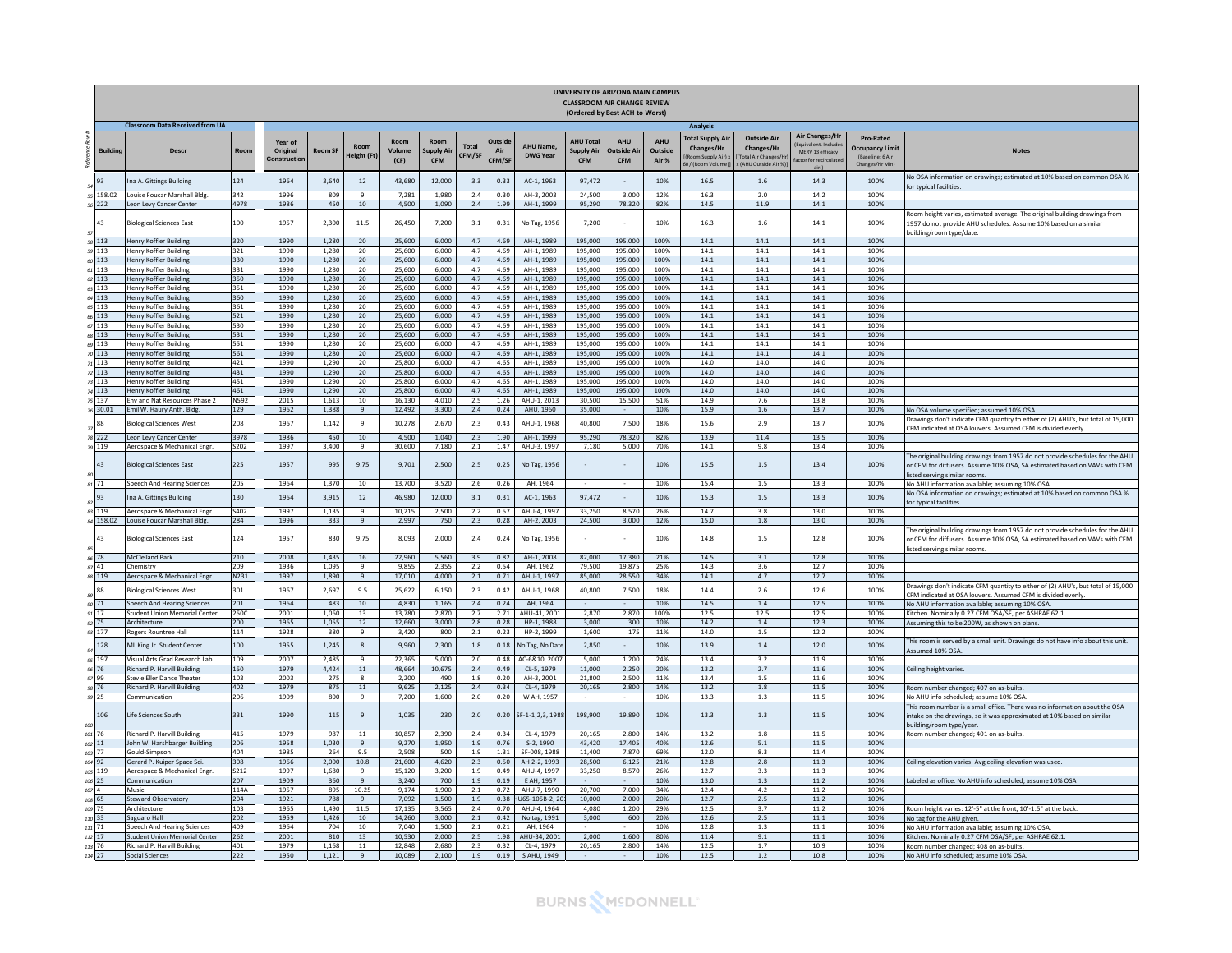|            |                    |                                                               |             |                                    |                |                            |                 |                                        |                        |                                |                                    | UNIVERSITY OF ARIZONA MAIN CAMPUS<br><b>CLASSROOM AIR CHANGE REVIEW</b> | (Ordered by Best ACH to Worst)         |                                |                                                                                |                                                                               |                                                                   |                                                                           |                                                                                                                                                                                                 |
|------------|--------------------|---------------------------------------------------------------|-------------|------------------------------------|----------------|----------------------------|-----------------|----------------------------------------|------------------------|--------------------------------|------------------------------------|-------------------------------------------------------------------------|----------------------------------------|--------------------------------|--------------------------------------------------------------------------------|-------------------------------------------------------------------------------|-------------------------------------------------------------------|---------------------------------------------------------------------------|-------------------------------------------------------------------------------------------------------------------------------------------------------------------------------------------------|
|            |                    | <b>Classroom Data Received from UA</b>                        |             |                                    |                |                            |                 |                                        |                        |                                |                                    |                                                                         |                                        |                                | <b>Analysis</b>                                                                |                                                                               |                                                                   |                                                                           |                                                                                                                                                                                                 |
| É          | <b>Building</b>    | <b>Descr</b>                                                  | Roon        | Year of<br>Original<br>Constructio | <b>Room SF</b> | Room<br>leight (Ft         | Volume<br>(CF)  | Room<br><b>Supply Ai</b><br><b>CFM</b> | <b>Total</b><br>CFM/SF | <b>Dutsid</b><br>Air<br>CFM/SF | <b>AHU Name</b><br><b>DWG Year</b> | <b>AHU Total</b><br>Supply Air<br><b>CFM</b>                            | <b>AHU</b><br>Dutside Ai<br><b>CFM</b> | <b>AHU</b><br>Outside<br>Air % | <b>Total Supply Air</b><br>Changes/Hr<br>(Room Supply Air) ><br>0/(Room Volume | <b>Outside Air</b><br>Changes/Hr<br>Total Air Changes/H<br>(AHU Outside Air % | <b>Air Changes/Hr</b><br>MERV 13 efficacy<br>ctor for recirculate | Pro-Rated<br><b>Occupancy Limit</b><br>(Baseline: 6 Air<br>Changes/Hr Min | <b>Notes</b>                                                                                                                                                                                    |
| 115        | 119                | Aerospace & Mechanical Ener                                   | S436        | 1997                               | 815            | 9                          | 7,335           | 1.480                                  | 1.8                    | 0.47                           | AHU-4, 1997                        | 33,250                                                                  | 8,570                                  | 26%                            | 12.1                                                                           | 3.1                                                                           | 10.8                                                              | 100%                                                                      |                                                                                                                                                                                                 |
| 116        | 93                 | na A. Gittings Building                                       | 121H        | 1964                               | 585            | $\overline{9}$             | 5,265           | 1,085                                  | 1.9                    | 0.19                           | AC-1, 1963                         | 97,472                                                                  |                                        | 10%                            | 12.4                                                                           | 1.2                                                                           | 10.7                                                              | 100%                                                                      | No OSA information on drawings; estimated at 10% based on common OSA %<br>or typical facilitie                                                                                                  |
|            | 117 25             | communication                                                 | 113         | 1909                               | 750            | $\overline{q}$             | 6.750           | 1,380                                  | 1.8                    | 0.18                           | E AH, 1957                         |                                                                         |                                        | 10%                            | 12.3                                                                           | 1.2                                                                           | 10.6                                                              | 100%                                                                      | No AHU info scheduled; assume 10% OSA.                                                                                                                                                          |
|            | 93                 | na A. Gittings Building                                       | 201         | 1964                               | 2.895          | 9                          | 26.055          | 5.300                                  | 1.8                    | 0.18                           | AC-1, 1963                         | 97.472                                                                  |                                        | 10%                            | 12.2                                                                           | $1.2$                                                                         | 10.6                                                              | 100%                                                                      | No OSA information on drawings; estimated at 10% based on common OSA %                                                                                                                          |
| 118        | 119 113            | Henry Koffler Building                                        | 209         | 1990                               | 1,065          | 9                          | 9.585           | 1.680                                  | 1.6                    | 1.58                           | AH-1, 1989                         | 195.000                                                                 | 195,000                                | 100%                           | 10.5                                                                           | 10.5                                                                          | 10.5                                                              | 100%                                                                      | or typical facilities                                                                                                                                                                           |
| 120        | 27                 | Social Sciences                                               | 224         | 1950                               | 1,074          | $\mathbf{q}$               | 9,666           | 1,950                                  | $1.8\,$                | 0.18                           | S AHU, 1949                        |                                                                         |                                        | 10%                            | 12.1                                                                           | $1.2\,$                                                                       | 10.5                                                              | 100%                                                                      | Room area estimated due to this room being larger originally and later<br>subdivided. Assumed airflows remained the same. No AHU info scheduled:<br>assume 10% OSA                              |
| 121        | 88                 | <b>Biological Sciences West</b>                               | 212         | 1967                               | 541            | 9                          | 4,869           | 960                                    | 1.8                    | 0.33                           | AHU-1, 1968                        | 40,800                                                                  | 7,500                                  | 18%                            | 11.8                                                                           | 2.2                                                                           | 10.4                                                              | 100%                                                                      | Drawings don't indicate CFM quantity to either of (2) AHU's, but total of 15,000<br>CFM indicated at OSA louvers. Assumed CFM is divided evenly                                                 |
|            | 122 76             | <b>Richard P. Harvill Building</b>                            | 332C        | 1979                               | 515            | 10                         | 5,150           | 1,020                                  | 2.0                    | 0.26                           | CL-3, 1979                         | 21,670                                                                  | 2,870                                  | 13%                            | 11.9                                                                           | 1.6                                                                           | 10.3                                                              | 100%                                                                      | Room number changed; 320 on as-builts.                                                                                                                                                          |
|            | 123 76             | Richard P. Harvill Building                                   | 318         | 1979                               | 975            | 11                         | 10,725          | 2,115                                  | 2.2                    | 0.29                           | CL-3, 1979                         | 21,670                                                                  | 2,870                                  | 13%                            | 11.8                                                                           | 1.6                                                                           | 10.3                                                              | 100%                                                                      | Room number changed; 301 on as-builts. Ceiling height varies.                                                                                                                                   |
| 124        | 30.01              | Emil W. Haury Anth. Bldg                                      | 216         | 1962                               | 1,241          | 9                          | 11.169          | 2.200                                  | 1.8                    | 0.18                           | AHU, 1960                          | 35,000                                                                  |                                        | 10%                            | 11.8                                                                           | 1.2                                                                           | 10.2                                                              | 100%                                                                      | No OSA volume specified; assumed 10% OSA.<br>lo AHU schedule; total airflow acquired by adding up mixing box schedule. No                                                                       |
| 125        | 68                 | sychology                                                     | 250         | 1968                               | 274            | 8.67                       | 2,376           | 465                                    | 1.7                    | 0.17                           | AC-1, 1966                         | 82,940                                                                  | 8,300                                  | 10%                            | 11.7                                                                           | $1.2\,$                                                                       | 10.2                                                              | 100%                                                                      | OSA quantity called out, so assuming 10%                                                                                                                                                        |
|            | 126 92             | Gerard P. Kuiper Space Sci.                                   | 301         | 1966                               | 300            | 9                          | 2,700           | 528                                    | 1.8                    | 0.18                           |                                    | 77,842                                                                  |                                        | 10%                            | 11.7                                                                           | 1.2                                                                           | 10.1                                                              | 100%                                                                      | AHU name and OSA intake is not listed: assume 10% OSA.                                                                                                                                          |
| 127        | 76<br>94           | Richard P. Harvill Building                                   | 305         | 1979                               | 1,380          | 11<br>$\overline{q}$       | 15,180          | 2,950                                  | 2.1                    | 0.28                           | CL-3, 1979                         | 21,670                                                                  | 2,870                                  | 13%                            | 11.7                                                                           | $1.5\,$                                                                       | 10.1                                                              | 100%                                                                      | Room number changed; 303 on as-builts                                                                                                                                                           |
| 128<br>129 | 76                 | <b>Aeinel Optical Sciences</b><br>Richard P. Harvill Building | 422<br>404  | 1970<br>1979                       | 635<br>1,182   | $11\,$                     | 5,715<br>13,002 | 1,100<br>2.500                         | 1.7<br>2.1             | 0.32<br>0.29                   | AHU-1 1987<br>CL-4, 1979           | 21,060<br>20,165                                                        | 3,870<br>2,800                         | 18%<br>14%                     | 11.5<br>11.5                                                                   | 2.1<br>1.6                                                                    | 10.1<br>10.0                                                      | 100%<br>100%                                                              |                                                                                                                                                                                                 |
|            | 130 76             | Richard P. Harvill Building                                   | 302         | 1979                               | 1.457          | 11.5                       | 16.756          | 3.215                                  | 2.2                    | 0.29                           | CL-3, 1979                         | 21.670                                                                  | 2.870                                  | 13%                            | 11.5                                                                           | 1.5                                                                           | 10.0                                                              | 100%                                                                      | Room number changed; 303 on as-builts.                                                                                                                                                          |
|            | 131 113            | Henry Koffler Building                                        | 218         | 1990                               | 1.484          | 12                         | 17,808          | 2.970                                  | 2.0                    | 2.00                           | AH-1, 1989                         | 195,000                                                                 | 195,000                                | 100%                           | 10.0                                                                           | 10.0                                                                          | 10.0                                                              | 100%                                                                      |                                                                                                                                                                                                 |
| 132        | 158.02             | Louise Foucar Marshall Bldg                                   | 222         | 1996                               | 579            | 9                          | 5,211           | 1,000                                  | 1.7                    | 0.21                           | AH-2, 2003                         | 24,500                                                                  | 3,000                                  | 12%                            | 11.5                                                                           | 1.4                                                                           | 10.0                                                              | 100%                                                                      |                                                                                                                                                                                                 |
| 133        | 71                 | peech And Hearing Sciences                                    | 203         | 1964                               | 550            | 10                         | 5,500           | 1,050                                  | 1.9                    | 0.19                           | AH, 1964                           |                                                                         |                                        | 10%                            | 11.5                                                                           | $1.1\,$                                                                       | 9.9                                                               | 100%                                                                      | 1964 plans show this single room as multiple restrooms. No plans available that<br>show renovation to classroom. Estimated area and airflows. No AHU<br>information available; assuming 10% OSA |
|            | 134 3.01           | <b>Drama Addition</b>                                         | 110         | 1992                               | 4,460          | 19                         | 84,740          | 13.950                                 | 3.1                    | 3.13                           | MAU-2, 1991                        | 22,000                                                                  | 22,000                                 | 100%                           | 9.9                                                                            | 9.9                                                                           | 9.9                                                               | 100%                                                                      | Ceiling height varies, height averaged.                                                                                                                                                         |
| 136        | 135 65<br>11       | Steward Observatory<br>Iohn W. Harshbarger Building           | 208         | 1921<br>1958                       | 802<br>1,160   | 9<br>$11\,$                | 7,218<br>12,760 | 1,350<br>2,100                         | 1.7<br>$1.8\,$         | 0.34<br>1.81                   | IU65-105B-2, 2<br>S-3, 1990        | 10,000<br>26,950                                                        | 2,000                                  | 20%<br>100%                    | 11.2<br>9.9                                                                    | 2.2<br>9.9                                                                    | 9.9<br>9.9                                                        | 100%<br>100%                                                              | AHU serving this space is assumed based on room location. Room supply air is<br>assumption based on adjacent spaces in '90 asbuilts                                                             |
| 137        | 69                 | ducation                                                      | 331         | 1964                               | 670            | 9                          | 6.030           | 1,140                                  | 1.7                    | 0.17                           | AC-1, 1966                         |                                                                         |                                        | 10%                            | 11.3                                                                           | $1.1\,$                                                                       | 9.8                                                               | 100%                                                                      | No AHU information provided; assuming 10% OSA. Estimated floor area due to                                                                                                                      |
|            | 138 76             | Richard P. Harvill Building                                   | 204         | 1979                               | 1,475          | 11.5                       | 16,963          | 3,180                                  | 2.2                    | 0.29                           | CL-2, 1979                         | 19,645                                                                  | 2,630                                  | 13%                            | 11.2                                                                           | 1.5                                                                           | 9.8                                                               | 100%                                                                      | presumed renovation to room since 1967<br>Room number changed; 203 on as-builts.                                                                                                                |
|            | 139 81             | Physics-Atmospheric Sciences                                  | 201         | 1960                               | 1,927          | 14                         | 26,978          | 4,800                                  | 2.5                    | 0.99                           | AHU-2, 1959                        | 4,800                                                                   | 1,90                                   | 40%                            | 10.7                                                                           | 4.2                                                                           | 9.7                                                               | 100%                                                                      |                                                                                                                                                                                                 |
| 140        | 88                 | <b>Biological Sciences West</b>                               | 210         | 1967                               | 670            | $\mathbf{q}$               | 6,030           | 1,110                                  | 1.7                    | 0.30                           | AHU-1, 1968                        | 40,800                                                                  | 7,500                                  | 18%                            | 11.0                                                                           | 2.0                                                                           | 9.7                                                               | 100%                                                                      | Drawings don't indicate CFM quantity to either of (2) AHU's, but total of 15,000<br>CFM indicated at OSA louvers. Assumed CFM is divided evenly.                                                |
| 141        | 20<br>142 158.02   | <b>Engineering</b><br>Louise Foucar Marshall Bldg             | 301<br>221  | 1919<br>1996                       | 714<br>542     | $\alpha$<br>$\overline{q}$ | 6,426<br>4,878  | 1,200<br>900                           | 1.7<br>1.7             | 0.17<br>0.20                   | AHU-6&7, 195<br>AH-2, 2003         | 9.170<br>24,500                                                         | 3,000                                  | 10%<br>12%                     | 11.2<br>11.1                                                                   | 1.1<br>1.4                                                                    | 9.7<br>9.6                                                        | 100%<br>100%                                                              | No AHU info scheduled; assume 10% OSA.                                                                                                                                                          |
| 143        | 113                | Henry Koffler Building                                        | 112         | 1990                               | 1,180          | 16                         | 18,880          | 3,000                                  | 2.5                    | 2.54                           | AH-1, 1989                         | 195,000                                                                 | 195,000                                | 100%                           | 9.5                                                                            | 9.5                                                                           | 9.5                                                               | 100%                                                                      |                                                                                                                                                                                                 |
| 144        | 32 <sup>7</sup>    | South Hall                                                    | 110         | 1912                               | 656            | 8.33                       | 5.464           | 1.000                                  | 1.5                    | 0.09                           | EC 1-10, 1986                      | 1.000                                                                   | 60                                     | 6%                             | 11.0                                                                           | 0.7                                                                           | 9.4                                                               | 100%                                                                      |                                                                                                                                                                                                 |
|            | 145 67             | Modern Languages                                              | 411         | 1966                               | 867            | 9                          | 7.803           | 1.415                                  | 1.6                    | 0.16                           | AC-1, 1965                         |                                                                         |                                        | 10%                            | 10.9                                                                           | 1.1                                                                           | 9.4                                                               | 100%                                                                      | Vo AHU information scheduled; Assumed 10% OSA.                                                                                                                                                  |
|            | 146 11<br>147 78   | Iohn W. Harshbarger Building<br><b>AcClelland Park</b>        | 1G<br>206   | 1958<br>2008                       | 355<br>592     | $\mathbf{q}$<br>10         | 3,195<br>5,920  | 500<br>1,050                           | 1.4<br>1.8             | 1.41<br>0.38                   | S-3, 1990<br>AH-1, 2008            | 26,950<br>82,000                                                        | 17,380                                 | 100%<br>21%                    | 9.4<br>10.6                                                                    | 9.4<br>2.3                                                                    | 9.4<br>9.4                                                        | 100%<br>100%                                                              |                                                                                                                                                                                                 |
|            | 148 76             | Richard P. Harvill Building                                   | 130         | 1979                               | 745            | 10                         | 7,450           | 1,320                                  | $1.8\,$                | 0.30                           | CL-1, 1979                         | 15,940                                                                  | 2,680                                  | 17%                            | 10.6                                                                           | $1.8\,$                                                                       | 9.3                                                               | 100%                                                                      | Room number changed; 126 on as-builts.                                                                                                                                                          |
|            | 149 221            | Life Sciences North                                           | 452         | 1990                               | 435            | $\overline{q}$             | 3.915           | 600                                    | 1.4                    | 1.38                           | AH-1, 1988                         | 152.500                                                                 | 152.500                                | 100%                           | 9.2                                                                            | 9.2                                                                           | 9.2                                                               | 100%                                                                      |                                                                                                                                                                                                 |
|            | 150 221            | Life Sciences North                                           | 652         | 1990                               | 435            | $\overline{9}$             | 3,915           | 600                                    | 1.4                    | 1.38                           | AH-1, 1988                         | 152,500                                                                 | 152,500                                | 100%                           | 9.2                                                                            | 9.2                                                                           | 9.2                                                               | 100%                                                                      |                                                                                                                                                                                                 |
|            | 151 69<br>152 113  | <b>Education</b>                                              | 349<br>520  | 1964<br>1990                       | 910<br>1,280   | $\mathbf{q}$<br>20         | 8.190<br>25,600 | 1.450<br>3,910                         | $1.6\,$<br>3.1         | 0.16<br>3.05                   | AC-1, 1966<br>AH-1, 1989           | 195,000                                                                 | 195,000                                | 10%<br>100%                    | 10.6<br>9.2                                                                    | $1.1\,$<br>9.2                                                                | 9.2<br>9.2                                                        | 100%<br>100%                                                              | No AHU information provided; assuming 10% OSA.                                                                                                                                                  |
| 153        | 113                | Henry Koffler Building<br>Henry Koffler Building              | 102         | 1990                               | 1,229          | 16                         | 19,664          | 3,000                                  | 2.4                    | 2.44                           | AH-1, 1989                         | 195,000                                                                 | 195,000                                | 100%                           | 9.2                                                                            | 9.2                                                                           | 9.2                                                               | 100%                                                                      |                                                                                                                                                                                                 |
|            | 154 88             | <b>Biological Sciences West</b>                               | 257         | 1967                               | 385            | $\overline{q}$             | 3.465           | 600                                    | 1.6                    | 0.30                           | AHU-1, 1970                        | 36.295                                                                  | 7.000                                  | 19%                            | 10.4                                                                           | 2.0                                                                           | 9.1                                                               | 100%                                                                      |                                                                                                                                                                                                 |
|            | 155 38             | Shantz                                                        | 338         | 1962                               | 955            | 10                         | 9.550           | 1,680                                  | 1.8                    | 0.18                           | AC-4, 1960                         |                                                                         |                                        | 10%                            | 10.6                                                                           | $1.1\,$                                                                       | 9.1                                                               | 100%                                                                      | No AHU schedule: 10% OSA assumed                                                                                                                                                                |
|            | 156 76             | Richard P. Harvill Building                                   | 319         | 1979                               | 632            | 11                         | 6,952           | 1,215                                  | 1.9                    | 0.25                           | CL-3, 1979                         | 21,670                                                                  | 2,870                                  | 13%                            | 10.5                                                                           | 1.4                                                                           | 9.1                                                               | 100%                                                                      | Room number changed; 301 on as-builts. Ceiling height varies.                                                                                                                                   |
|            | 157 69<br>158 67   | Education<br>Modern Languages                                 | 308<br>410  | 1964<br>1966                       | 961<br>863     | 9<br>$\overline{9}$        | 8.649<br>7.767  | 1.520<br>1.360                         | 1.6<br>1.6             | 0.16<br>0.16                   | AC-1, 1966<br>AC-1, 1965           |                                                                         |                                        | 10%<br>10%                     | 10.5<br>10.5                                                                   | 1.1<br>1.1                                                                    | 9.1<br>9.1                                                        | 100%<br>100%                                                              | No AHU information provided; assuming 10% OSA.                                                                                                                                                  |
|            | 159 23             | Cesar E Chavez Buildin                                        | 306         | 1952                               | 420            | 9.8                        | 4,116           | 720                                    | 1.7                    | 0.17                           | AH-1, 1951                         |                                                                         |                                        | 10%                            | 10.5                                                                           | 1.0                                                                           | 9.1                                                               | 100%                                                                      | No AHU information scheduled; Assumed 10% OSA.<br>No AHU info scheduled; assume 10% OSA                                                                                                         |
|            | 160 76             | Richard P. Harvill Building                                   | 102         | 1979                               | 1,133          | 11.5                       | 13,030          | 2,250                                  | 2.0                    | 0.33                           | CL-1, 1979                         | 15,940                                                                  | 2.680                                  | 17%                            | 10.4                                                                           | 1.7                                                                           | 9.1                                                               | 100%                                                                      | Room number changed; 107 on as-builts                                                                                                                                                           |
| 161        | 113                | Henry Koffler Building                                        | 108         | 1990                               | 1,180          | 16                         | 18,880          | 2,850                                  | 2.4                    | 2.42                           | AH-1, 1989                         | 195,000                                                                 | 195,000                                | 100%                           | 9.1                                                                            | 9.1                                                                           | 9.1                                                               | 100%                                                                      |                                                                                                                                                                                                 |
| 162        | 69                 | ducation                                                      | 353         | 1964                               | 1,872          | $\overline{9}$             | 16,848          | 2,940                                  | $1.6\,$                | 0.16                           | AC-1, 1966                         |                                                                         |                                        | 10%                            | 10.5                                                                           | $1.0\,$                                                                       | 9.1                                                               | 100%                                                                      | No AHU information provided; assuming 10% OSA. This room is combination of<br>two rooms from 1967 plans: assumed airflow staved the same.                                                       |
|            | 163 67             | Modern Languages                                              | 210<br>201  | 1966<br>1966                       | 866<br>406     | $\mathbf{q}$<br>9          | 7.794<br>3.654  | 1.360<br>635                           | 1.6                    | 0.16<br>0.16                   | AC-1, 1965                         | $\sim$                                                                  |                                        | 10%<br>10%                     | 10.5<br>10.4                                                                   | 1.0<br>1.0                                                                    | 9.1<br>9.0                                                        | 100%<br>100%                                                              | No AHU information scheduled: Assumed 10% OSA                                                                                                                                                   |
|            | 164 67<br>165 69   | Modern Languages<br>Education                                 | 351         | 1964                               | 1,268          | $\overline{q}$             | 11,412          | 1,980                                  | 1.6<br>1.6             | 0.16                           | AC-1, 1965<br>AC-1, 1966           |                                                                         |                                        | 10%                            | 10.4                                                                           | 1.0                                                                           | 9.0                                                               | 100%                                                                      | No AHU information scheduled; Assumed 10% OSA.<br>Vo AHU information provided; assuming 10% OSA                                                                                                 |
|            | 166 67             | Modern Languages                                              | 310         | 1966                               | 873            | 9                          | 7,857           | 1,360                                  | $1.6\,$                | 0.16                           | AC-1, 1965                         |                                                                         |                                        | 10%                            | 10.4                                                                           | $1.0\,$                                                                       | 9.0                                                               | 100%                                                                      | No AHU information scheduled; Assumed 10% OSA.                                                                                                                                                  |
|            | $167$ $27$         | Social Sciences                                               | 114         | 1950                               | 610            | 9                          | 5.490           | 950                                    | 1.6                    | 0.16                           | S AHU, 1949                        |                                                                         |                                        | 10%                            | 10.4                                                                           | 1.0                                                                           | 9.0                                                               | 100%                                                                      | No AHU info scheduled; assume 10% OSA.                                                                                                                                                          |
|            | 168 75             | Architecture                                                  | 302         | 1965                               | 3.260          | 10.1                       | 32.926          | 5.680                                  | 1.7                    | 0.17                           | AHU-11, 1999                       | 7,470                                                                   |                                        | 10%                            | 10.4                                                                           | 1.0                                                                           | 9.0                                                               | 100%                                                                      | OSA damper is shown but CFM is not scheduled; assuming 10%.                                                                                                                                     |
|            | 169 23             | esar E Chavez Building                                        | 400         | 1952                               | 1,067          | 9.8                        | 10,457          | 1,800                                  | 1.7                    | 0.17                           | AH-1, 1951                         |                                                                         |                                        | 10%                            | 10.3                                                                           | 1.0                                                                           | 8.9                                                               | 100%                                                                      | No AHU info scheduled; assume 10% OSA.                                                                                                                                                          |
|            | $170$ 75<br>171 23 | Architecture<br>Cesar E Chavez Building                       | 204C<br>301 | 1965<br>1952                       | 699<br>1,013   | 10.1<br>9.8                | 7.060<br>9.927  | 1,200<br>1,700                         | 1.7<br>1.7             | 0.29<br>0.17                   | AHU-8, 1964<br>AH-1, 1951          | 5,600                                                                   | 930                                    | 17%<br>10%                     | 10.2<br>10.3                                                                   | 1.7<br>$1.0\,$                                                                | 8.9<br>8.9                                                        | 100%<br>100%                                                              |                                                                                                                                                                                                 |
|            | 172 23             | Cesar E Chavez Building                                       | 104         | 1952                               | 719            | 9.8                        | 7.046           | 1.200                                  | 1.7                    | 0.17                           | AH-1, 1951                         |                                                                         |                                        | 10%                            | 10.2                                                                           | 1.0                                                                           | 8.8                                                               | 100%                                                                      | Vo AHU info scheduled; assume 10% OSA.<br>No AHU info scheduled; assume 10% OSA                                                                                                                 |
|            | 173 23             | Cesar E Chavez Building                                       | 103         | 1952                               | 576            | 9.8                        | 5.645           | 960                                    | 1.7                    | 0.17                           | AH-1, 1951                         |                                                                         |                                        | 10%                            | 10.2                                                                           | 1.0                                                                           | 8.8                                                               | 100%                                                                      | No AHU info scheduled: assume 10% OSA                                                                                                                                                           |
|            | 174 158.02         | Louise Foucar Marshall Bldg.                                  | 347         | 1996                               | 657            | 9                          | 5,913           | 1,000                                  | 1.5                    | 0.19                           | AH-3, 2003                         | 24,500                                                                  | 3,000                                  | 12%                            | 10.1                                                                           | 1.2                                                                           | 8.8                                                               | 100%                                                                      |                                                                                                                                                                                                 |
|            | 175 23             | Cesar E Chavez Building                                       | 109         | 1952                               | 580            | 9.8                        | 5,684           | 960                                    | 1.7                    | 0.17                           | AH-1, 1951                         |                                                                         |                                        | 10%                            | 10.1                                                                           | 1.0                                                                           | 8.8                                                               | 100%                                                                      | No AHU info scheduled: assume 10% OSA                                                                                                                                                           |

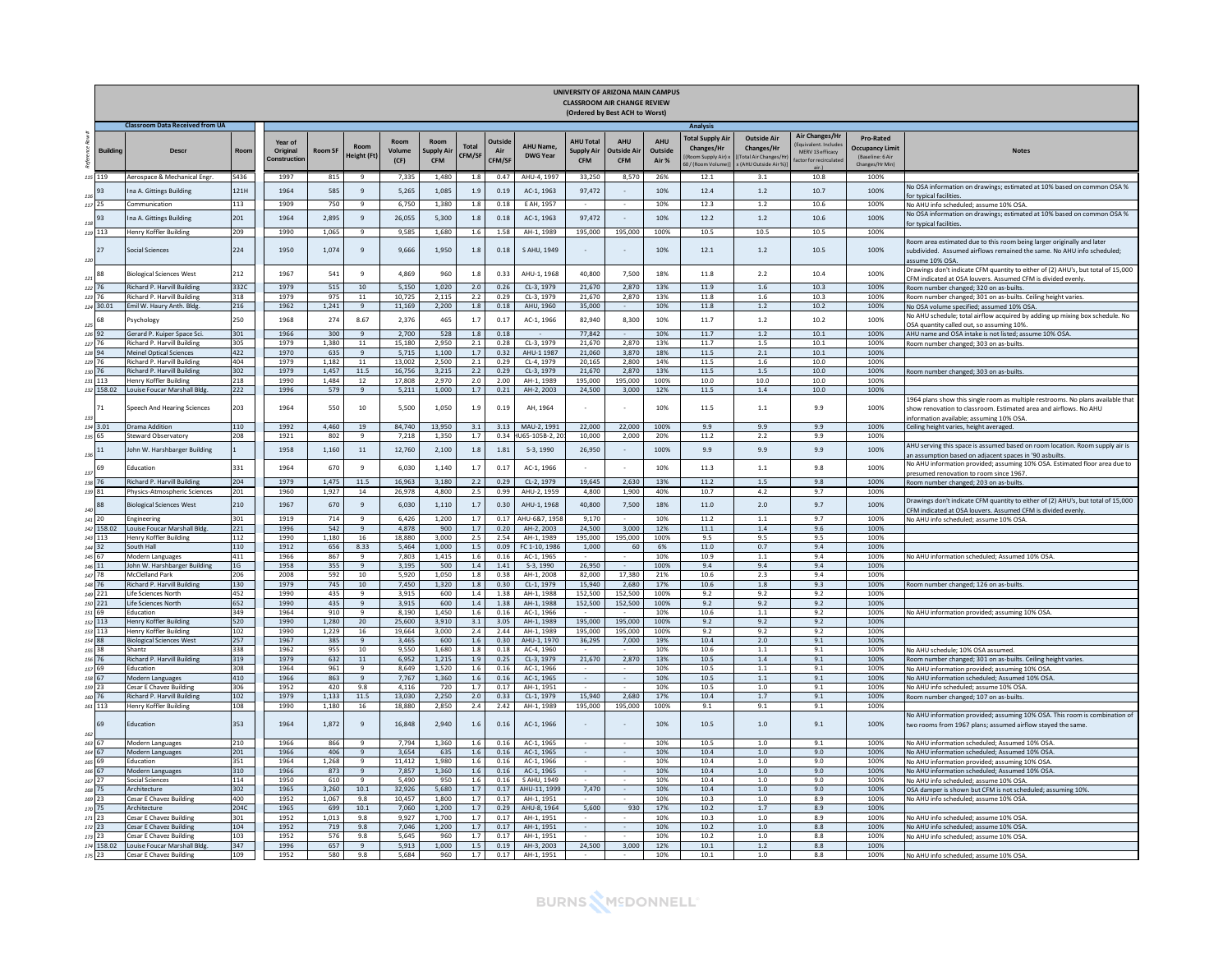|                      |                                                                    |             |                                    |                |                    |                        |                                |                        |                         |                              | UNIVERSITY OF ARIZONA MAIN CAMPUS<br><b>CLASSROOM AIR CHANGE REVIEW</b><br>(Ordered by Best ACH to Worst) |                                |                         |                                                                    |                                                                               |                                                                                |                                                                                   |                                                                                                                                                                                                                                                                     |
|----------------------|--------------------------------------------------------------------|-------------|------------------------------------|----------------|--------------------|------------------------|--------------------------------|------------------------|-------------------------|------------------------------|-----------------------------------------------------------------------------------------------------------|--------------------------------|-------------------------|--------------------------------------------------------------------|-------------------------------------------------------------------------------|--------------------------------------------------------------------------------|-----------------------------------------------------------------------------------|---------------------------------------------------------------------------------------------------------------------------------------------------------------------------------------------------------------------------------------------------------------------|
|                      | <b>Classroom Data Received from UA</b>                             |             |                                    |                |                    |                        |                                |                        |                         |                              |                                                                                                           |                                |                         | <b>Analysis</b>                                                    |                                                                               |                                                                                |                                                                                   |                                                                                                                                                                                                                                                                     |
| <b>Buildin</b>       | <b>Descr</b>                                                       | Roon        | Year of<br>Original<br>Constructio | Room SP        | leight (Ft)        | Room<br>Volume<br>(CF) | Room<br>upply Ai<br><b>CFM</b> | <b>Total</b><br>CFM/SI | Outsid<br>Air<br>CFM/SP | AHU Name,<br><b>DWG Year</b> | <b>AHU Total</b><br>Supply Air<br><b>CFM</b>                                                              | AHU<br>utside Ai<br><b>CFM</b> | AHU<br>Outside<br>Air % | otal Supply Air<br>Changes/Hr<br>oom Supply Air)<br>/ (Room Volume | <b>Outside Air</b><br>Changes/Hr<br>otal Air Changes/H<br>(AHU Outside Air %) | <b>Air Changes/Hr</b><br>ent Indud<br>MERV 13 efficacy<br>actor for recirculat | <b>Pro-Rated</b><br><b>Occupancy Limit</b><br>(Baseline: 6 Air<br>Changes/Hr Min) | <b>Notes</b>                                                                                                                                                                                                                                                        |
| 177                  | Richard P. Harvill Building<br>Saguaro Hall                        | 315<br>114  | 1979<br>1959                       | 450<br>838     | 10<br>10           | 4,500<br>8,380         | 760<br>1,342                   | 1.7<br>1.6             | 0.17<br>0.66            | OF-3, 1979<br>No tag, 1991   | 7,665<br>1,462                                                                                            | 750<br>600                     | 10%<br>41%              | 10.1<br>9.6                                                        | 1.0<br>3.9                                                                    | 8.8<br>8.8                                                                     | 100%<br>100%                                                                      | Room number changed; 314 on as-builts.<br>No tag for the AHU given.                                                                                                                                                                                                 |
|                      | Richard P. Harvill Building                                        | 115         | 1979                               | 1,077          | 11.5               | 12,386                 | 2,065                          | 1.9                    | 0.32                    | CL-1, 1979                   | 15,940                                                                                                    | 2,680                          | 17%                     | 10.0                                                               | 1.7                                                                           | 8.8                                                                            | 100%                                                                              | Room number changed; 101 on as-builts.                                                                                                                                                                                                                              |
| 179 94               | Meinel Optical Sciences                                            | 305         | 1970                               | 935            | 11.2               | 10,472                 | 1,770                          | 1.9                    | 0.14                    | AHU-3, 2008                  | 6,700                                                                                                     | 500                            | 7%                      | 10.1                                                               | 0.8                                                                           | 8.7                                                                            | 100%                                                                              | Ceiling elevation varies. Avg ceiling elevation was used.                                                                                                                                                                                                           |
| 180 23               | Cesar E Chavez Building                                            | 405         | 1952                               | 1,031          | 9.8                | 10,104                 | 1,700                          | 1.6                    | 0.16                    | AH-1, 1951                   |                                                                                                           |                                | 10%                     | 10.1                                                               | $1.0$                                                                         | 8.7                                                                            | 100%                                                                              | No AHU info scheduled; assume 10% OSA.                                                                                                                                                                                                                              |
|                      | Music                                                              | 106         | 1957                               | 1.200          | 10.25              | 12,300                 | 2.000                          | 1.7                    | 0.50                    |                              |                                                                                                           |                                | 30%                     | 9.8                                                                | 2.9                                                                           | 8.7                                                                            | 100%                                                                              | There is no HVAC for room 106 on the drawings in the 1990 set or the original<br>1956 set. Assumed 30% OSA based on the other similar room types in this<br>building. Assumed SA to be 2000 CFM based on similar lab CFM.                                           |
|                      | Modern Languages                                                   | 413         | 1966                               | 820            | 9                  | 7,380                  | 1,240                          | 1.5                    | 0.15                    | AC-1, 1965                   |                                                                                                           |                                | 10%                     | 10.1<br>97                                                         | 1.0<br>ર ર                                                                    | 8.7                                                                            | 100%                                                                              | No AHU information scheduled; Assumed 10% OSA.                                                                                                                                                                                                                      |
|                      | Music                                                              | 114         | 1957                               | 1,180          | 10.25              | 12,095                 | 1.950                          | 1.7                    | 0.56                    | AHU-7, 1990                  | 20,700                                                                                                    | 7,000                          | 34%                     |                                                                    | 8.7                                                                           | 8.7                                                                            | 100%                                                                              |                                                                                                                                                                                                                                                                     |
| 184 113              | Henry Koffler Building<br>Music                                    | 113<br>137  | 1990<br>1957                       | 991<br>1.300   | 16<br>10           | 15,856<br>13,000       | 2,300<br>2,100                 | 2.3<br>1.6             | 2.32<br>0.48            | AH-1, 1989<br>AHU-6, 1990    | 195,000<br>29,200                                                                                         | 195,000<br>8,700               | 100%<br>30%             | 8.7<br>9.7                                                         | 2.9                                                                           | 8.7<br>8.7                                                                     | 100%<br>100%                                                                      |                                                                                                                                                                                                                                                                     |
| 186 23               | Cesar E Chavez Building                                            | 316         | 1952                               | 733            | 9.8                | 7.183                  | 1.200                          | 1.6                    | 0.16                    | AH-1, 1951                   |                                                                                                           |                                | 10%                     | 10.0                                                               | 1.0                                                                           | 8.7                                                                            | 100%                                                                              | No AHU info scheduled: assume 10% OSA.                                                                                                                                                                                                                              |
|                      | Education                                                          | 312         | 1964                               | 566            | $\mathbf{q}$       | 5,094                  | 850                            | $1.5$                  | 0.15                    | AC-1, 1966                   |                                                                                                           |                                | 10%                     | 10.0                                                               | 1.0                                                                           | 8.7                                                                            | 100%                                                                              | No AHU information provided; assuming 10% OSA.                                                                                                                                                                                                                      |
| 188 137              | Env and Nat Resources Phase 2                                      | S230        | 2015                               | 1,868          | $\overline{9}$     | 16,812                 | 2.600                          | 1.4                    | 0.72                    | AHU-2, 2013                  | 32,000                                                                                                    | 16,500                         | 52%                     | 9.3                                                                | 4.8                                                                           | 8.6                                                                            | 100%                                                                              |                                                                                                                                                                                                                                                                     |
| 189 23               | Cesar E Chavez Building                                            | 406A        | 1952                               | 593            | 9.8                | 5,811                  | 960                            | 1.6                    | 0.16                    | AH-1, 1951                   |                                                                                                           |                                | 10%                     | 9.9                                                                | $1.0$                                                                         | 8.6                                                                            | 100%                                                                              | No AHU info scheduled; assume 10% OSA.                                                                                                                                                                                                                              |
| 190 67               | Modern Languages                                                   | 214         | 1966                               | 564            | 9                  | 5.076                  | 830                            | 1.5                    | 0.15                    | AC-1, 1965                   |                                                                                                           | $\sim$                         | 10%                     | 9.8                                                                | 1.0                                                                           | 8.5                                                                            | 100%                                                                              | No AHU information scheduled: Assumed 10% OSA.                                                                                                                                                                                                                      |
| 27                   | Social Sciences                                                    | 415         | 1950                               | 544            | 9                  | 4,896                  | 800                            | 1.5                    | 0.15                    | N AHU, 1949                  |                                                                                                           |                                | 10%                     | 9.8                                                                | $1.0$                                                                         | 8.5                                                                            | 100%                                                                              | toom area estimated due to this room being larger originally and later<br>subdivided. Assumed airflows remained the same. No AHU info scheduled;<br>assume 10% OSA.                                                                                                 |
| 108                  | <b>AcClelland Hall</b>                                             | 301A        | 1990                               | 210            | 9                  | 1.890                  | 310                            | 1.5                    | 0.08                    | SF-1&2, 1989                 | 76,000                                                                                                    | 4.000                          | 5%                      | 9.8                                                                | 0.5                                                                           | 8.4                                                                            | 100%                                                                              | This room number is listed as a conference room on the Planning, Design &                                                                                                                                                                                           |
| 193 202              | Roy P. Drachman Hall                                               | A119        | 2006                               | 553            | 14                 | 7,742                  | 1,200                          | 2.2                    | 0.83                    | AH-2, 2004                   | 21,000                                                                                                    | 8,000                          | 38%                     | 9.3                                                                | 3.5                                                                           | 8.4                                                                            | 100%                                                                              | Construction floor plan.                                                                                                                                                                                                                                            |
| 194 222              | Leon Levy Cancer Center                                            | 3968        | 1986                               | 222            | 10                 | 2,220                  | 320                            | 1.4                    | 1.18                    | AH-1, 1999                   | 95,290                                                                                                    | 78,320                         | 82%                     | 8.6                                                                | 7.1                                                                           | 8.4                                                                            | 100%                                                                              |                                                                                                                                                                                                                                                                     |
| 195 92               | Gerard P. Kuiper Space Sci.                                        | 312         | 1966                               | 840            | 10.5               | 8.820                  | 1.400                          | 1.7                    | 0.36                    | AH 2-2, 1993                 | 28.500                                                                                                    | 6.125                          | 21%                     | 9.5                                                                | 2.0                                                                           | 8.4                                                                            | 100%                                                                              | Ceiling elevation varies. Avg ceiling elevation was used.                                                                                                                                                                                                           |
|                      | Art Building & Art Museum                                          | 301         | 1957                               | 1,237          | 8.8                | 10,886                 | 1,750                          | 1.4                    | 0.14                    | AC-3, 1968                   |                                                                                                           |                                | 10%                     | 9.6                                                                | $1.0$                                                                         | 8.3                                                                            | 100%                                                                              | No AHU schedule in as-builts. Assume 10% OSA                                                                                                                                                                                                                        |
| 197 23               | Cesar E Chavez Building                                            | 110         | 1952                               | 1.690          | 10                 | 16,900                 | 2.700                          | 1.6                    | 0.16                    | AH-1, 1951                   |                                                                                                           |                                | 10%                     | 9.6                                                                | 1.0                                                                           | 8.3                                                                            | 100%                                                                              | No AHU info scheduled; assume 10% OSA.                                                                                                                                                                                                                              |
| 23                   | Cesar E Chavez Building                                            | 111         | 1952                               | 1.690          | 10                 | 16,900                 | 2.700                          | 1.6                    | 0.16                    | AH-1, 1951                   |                                                                                                           | $\sim$                         | 10%                     | 9.6                                                                | 1.0                                                                           | 8.3                                                                            | 100%                                                                              | No AHU info scheduled; assume 10% OSA.                                                                                                                                                                                                                              |
| 199 65               | Steward Observatory                                                | N210        | 1921                               | 2,745          | 14                 | 38,430                 | 6,000                          | 2.2                    | 0.50                    | AH-2, 1992                   | 13,900                                                                                                    | 3,200                          | 23%                     | 9.4                                                                | 2.2                                                                           | 8.3                                                                            | 100%                                                                              | Ceiling height varies, 16' at the front and 10' at the back.                                                                                                                                                                                                        |
| 200 113<br>$201$ 76  | lenry Koffler Building                                             | 111         | 1990                               | 1,229          | 16                 | 19,664                 | 2,700                          | 2.2                    | 2.20                    | AH-1, 1989                   | 195,000                                                                                                   | 195,000                        | 100%                    | 8.2                                                                | 8.2                                                                           | $8.2\,$                                                                        | 100%                                                                              |                                                                                                                                                                                                                                                                     |
|                      | Richard P. Harvill Building                                        | 316         | 1979                               | 704            | 11                 | 7,744                  | 1.220                          | 1.7<br>1.9             | 0.23<br>0.96            | CL-3, 1979                   | 21,670<br>12,000                                                                                          | 2,870                          | 13%<br>50%              | 9.5                                                                | 1.3                                                                           | 8.2                                                                            | 100%                                                                              | Room number changed; 302 on as-builts.                                                                                                                                                                                                                              |
| 202 137<br>$203$ 113 | Env and Nat Resources Phase 2<br>Henry Koffler Building            | N120<br>204 | 2015<br>1990                       | 6,250<br>2.836 | 13<br>14           | 81,250<br>39.704       | 12,000<br>5.420                | 1.9                    | 1.91                    | AHU-3, 2013<br>AH-1, 1989    | 195.000                                                                                                   | 6,000<br>195,000               | 100%                    | 8.9<br>8.2                                                         | 4.4<br>8.2                                                                    | 8.2<br>8.2                                                                     | 100%<br>100%                                                                      | Room height varies; estimated average.                                                                                                                                                                                                                              |
| 204 176              | College of Law Building                                            | 137         | 1969                               | 1,281          | 10                 | 12,810                 | 2,000                          | 1.6                    | 0.23                    | AH-1, 2007                   | 58,000                                                                                                    | 8,500                          | 15%                     | 9.4                                                                | $1.4\,$                                                                       | 8.2                                                                            | 100%                                                                              |                                                                                                                                                                                                                                                                     |
|                      | Art Building & Art Museum                                          | 307         | 1957                               | 2.151          | 8.6                | 18.499                 | 2.900                          | 1.3                    | 0.13                    | AC-3, 1968                   |                                                                                                           |                                | 10%                     | 9.4                                                                | 0.9                                                                           | 8.1                                                                            | 100%                                                                              | No AHU schedule in as-builts. Assume 10% OSA                                                                                                                                                                                                                        |
| 206 3.01             | <b>Drama Addition</b>                                              | 14          | 1992                               | 600            | 8.8                | 5,280                  | 800                            | 1.3                    | 0.38                    | AHU-1, 1991                  | 43,000                                                                                                    | 12,200                         | 28%                     | 9.1                                                                | 2.6                                                                           | 8.1                                                                            | 100%                                                                              |                                                                                                                                                                                                                                                                     |
| $207 - 3.01$         | Drama Addition                                                     | 20          | 1992                               | 600            | 8.8                | 5.280                  | 800                            | 1.3                    | 0.38                    | AHU-1, 1991                  | 43.000                                                                                                    | 12,200                         | 28%                     | 9.1                                                                | 2.6                                                                           | 8.1                                                                            | 100%                                                                              |                                                                                                                                                                                                                                                                     |
| 208 23               | esar E Chavez Building                                             | 205         | 1952                               | 654            | 9.8                | 6,409                  | 1,000                          | $1.5\,$                | 0.15                    | AH-1, 1951                   |                                                                                                           |                                | 10%                     | 9.4                                                                | 0.9                                                                           | $8.1\,$                                                                        | 100%                                                                              | No AHU info scheduled; assume 10% OSA.                                                                                                                                                                                                                              |
| 104                  | Electrical & Computer Engr                                         | 102         | 1986                               | 740            | 9                  | 6,660                  | 1.015                          | 1.4                    | 0.28                    | AH B-2, 2000                 | 8.175                                                                                                     | 1,680                          | 21%                     | 9.1                                                                | $1.9\,$                                                                       | 8.1                                                                            | 100%                                                                              | AH B-2 schedule has present conditions and future conditions listed for total SA<br>and design OSA. Future values used.                                                                                                                                             |
|                      | na A. Gittings Building                                            | 129B        | 1964                               | 6,285          | 18.5               | 116,273                | 18,000                         | 2.9                    | 0.29                    | AC-1, 1963                   | 97,472                                                                                                    |                                | 10%                     | 9.3                                                                | 0.9                                                                           | 8.0                                                                            | 100%                                                                              | No OSA information on drawings; estimated at 10% based on common OSA %<br>for typical facilities.<br>Drawings don't indicate CFM quantity to either of (2) AHU's, but total of 15,000                                                                               |
|                      | <b>Biological Sciences West</b>                                    | 219         | 1967                               | 876            | $\overline{9}$     | 7,884                  | 1,200                          | 1.4                    | 0.25                    | AHU-1, 1968                  | 40,800                                                                                                    | 7,500                          | 18%                     | 9.1                                                                | 1.7                                                                           | 8.0                                                                            | 100%                                                                              | CFM indicated at OSA louvers. Assumed CFM is divided evenly.                                                                                                                                                                                                        |
| 212 94               | <b>Meinel Optical Sciences</b>                                     | 307         | 1970                               | 1,605          | 12.6               | 20,223                 | 3,120                          | 1.9                    | 0.15                    | AHU-3, 2008                  | 6,700                                                                                                     | 500                            | 7%                      | 9.3                                                                | 0.7                                                                           | 8.0                                                                            | 100%                                                                              | Ceiling elevation varies. Avg ceiling elevation was used.                                                                                                                                                                                                           |
| 213 113              | lenry Koffler Building                                             | 540         | 1990                               | 1,213          | 20                 | 24,260                 | 3,200                          | 2.6                    | 2.64                    | AH-1, 1989                   | 195.000                                                                                                   | 195,000                        | 100%                    | 7.9                                                                | 7.9                                                                           | 7.9                                                                            | 100%                                                                              |                                                                                                                                                                                                                                                                     |
| 117                  | <b>Student Recreation Center</b>                                   | 125         | 1989                               | 2.764          | 12                 | 33.168                 | 5,000                          | 1.8                    | 0.29                    | AHU-1, 1989                  | 18.750                                                                                                    | 3,000                          | 16%                     | 9.0                                                                | 1.4                                                                           | 7.9                                                                            | 100%                                                                              | Labeled as multi-purpose Room, AHU data by TAB, Room SA and AHU total<br>SA/OSA off plans/schedules.                                                                                                                                                                |
| 216 27               | Architecture                                                       | A204        | 1965                               | 2,895          | 10.1               | 29,240                 | 4,400                          | 1.5                    | 0.25                    | AHU-8, 1964                  | 5.600                                                                                                     | 930                            | 17%                     | 9.0                                                                | 1.5                                                                           | 7.9                                                                            | 100%                                                                              | Assuming A204 is just room 204, not 204A.                                                                                                                                                                                                                           |
| 217 81               | ocial Sciences                                                     | 206<br>224  | 1950<br>1960                       | 1,243<br>870   | $\mathbf{q}$<br>10 | 11,187<br>8.700        | 1,700<br>1.290                 | 1.4<br>1.5             | 0.14<br>0.30            | S AHU, 1949<br>AHU-3, 1959   | 10,535                                                                                                    | 2,165                          | 10%<br>21%              | 9.1<br>8.9                                                         | 0.9<br>1.8                                                                    | 7.9<br>7.8                                                                     | 100%<br>100%                                                                      | No AHU info scheduled; assume 10% OSA.<br>No AHU schedules in asbuilts: Added up airflows on plan.                                                                                                                                                                  |
|                      | Physics-Atmospheric Sciences<br>Richard P. Harvill Building        | 313         | 1979                               | 686            | 11                 | 7,546                  | 1,130                          | 1.6                    | 0.22                    | CL-3, 1979                   | 21,670                                                                                                    | 2,870                          | 13%                     | 9.0                                                                | 1.2                                                                           | 7.8                                                                            | 100%                                                                              | Room number changed; 302 on as-builts.                                                                                                                                                                                                                              |
| 218 76<br>219 137    | Env and Nat Resources Phase 2                                      | S223        | 2015                               | 951            | -9                 | 8.559                  | 1,200                          | 1.3                    | 0.65                    | AHU-2, 2013                  | 32,000                                                                                                    | 16,500                         | 52%                     | 8.4                                                                | 4.3                                                                           | 7.8                                                                            | 100%                                                                              |                                                                                                                                                                                                                                                                     |
|                      | Modern Languages                                                   | 311         | 1966                               | 1,481          | 9                  | 13,329                 | 1,990                          | 1.3                    | 0.13                    | AC-1, 1965                   |                                                                                                           |                                | 10%                     | 9.0                                                                | 0.9                                                                           | 7.7                                                                            | 100%                                                                              | on 1965 plans, this room was larger and was divided later; estimated room<br>mensions. Assumed airflow within space remained the same. No airflows for<br>air handlers scheduled. Assume 10% OSA.                                                                   |
| 221 94<br>222 117    | <b>Aeinel Optical Sciences</b><br>Student Recreation Center (117A) | 432<br>113  | 1970<br>1997                       | 635<br>3,685   | $\mathbf{q}$<br>12 | 5.715<br>44,220        | 840<br>6,335                   | 1.3<br>1.7             | 0.24<br>0.58            | AHU-1 1987<br>AHU-10, 1997   | 21,060<br>6,335                                                                                           | 3,870<br>2,125                 | 18%<br>34%              | 8.8<br>8.6                                                         | 1.6<br>2.9                                                                    | 7.7<br>7.7                                                                     | 100%<br>100%                                                                      | Labeled as gym. Room SA and AHU total SA/OSA off plans/schedules.                                                                                                                                                                                                   |
|                      | Ctr English Second Lng                                             | 102         | 1936                               | 2,120          | 15                 | 31,800                 | 4,700                          | 2.2                    | 0.22                    | AH-1, 1995                   |                                                                                                           |                                | 10%                     | 8.9                                                                | 0.9                                                                           | 7.7                                                                            | 100%                                                                              | No AHU information available, assuming 10% OSA. Average ceiling height                                                                                                                                                                                              |
|                      | rama                                                               | 109         | 1956                               | 2,982          | 16.5               | 49.203                 | 7,200                          | 2.4                    | 0.36                    | AH. 1955                     | 13,000                                                                                                    | $\sim$                         | 15%                     | 8.8                                                                | $1.3\,$                                                                       | 7.7                                                                            | 100%                                                                              | estimated<br>No OSA quantities specified. Assuming 15% OSA. Ceiling and floor height vary<br>and average is estimated                                                                                                                                               |
|                      | <b>Student Union Memorial Center</b>                               | 258         | 2001                               | 1.240          | 11                 | 13,640                 | 2.000                          | - 1.6                  | 0.16                    | AHU-5, 2001                  | 60,000                                                                                                    |                                | 10%                     | 8.8                                                                | 0.9                                                                           | 7.6                                                                            | 100%                                                                              | Cafeteria. Nominally 0.93 CFM OSA/SF, per ASHRAE 62.1. AHU-5 operates OSA<br>off CO2 readings; assuming nominal 10% OSA for purposes of this analysis. Per<br>AHU-5 analysis, coils should be able to handle up to 53% outside air during<br>design day conditions. |
| 226 71               | Speech And Hearing Sciences                                        | 107         | 1964                               | 696            | 10                 | 6,960                  | 1,015                          | 1.5                    | 0.15                    | AH, 1964                     |                                                                                                           |                                | 10%                     | 8.8                                                                | 0.9                                                                           | 7.6                                                                            | 100%                                                                              | No AHU information available; assuming 10% OSA.                                                                                                                                                                                                                     |
| 227 76               | Richard P. Harvill Building                                        | 208         | 1979                               | 691            | 11                 | 7,601                  | 1,100                          | $1.6\,$                | 0.21                    | CL-2, 1979                   | 19,645                                                                                                    | 2,630                          | 13%                     | 8.7                                                                | 1.2                                                                           | 7.6                                                                            | 100%                                                                              | Room number changed; 202 on as-builts.                                                                                                                                                                                                                              |
| 228 17               | tudent Union Memorial Center                                       | 260         | 2001                               | 1,535          | 13                 | 19,955                 | 2,600                          | 1.7                    | 1.30                    | AHU-35, 2001                 | 2,600                                                                                                     | 2,000                          | 77%                     | 7.8                                                                | 6.0                                                                           | 7.5                                                                            | 100%                                                                              | Kitchen. Nominally 0.27 CFM OSA/SF, per ASHRAE 62.1.                                                                                                                                                                                                                |
|                      | Psychology                                                         | 307         | 1968                               | 978            | 9.67               | 9,457                  | 1.370                          | 1.4                    | 0.14                    | AC-1, 1966                   | 82.940                                                                                                    | 8,300                          | 10%                     | 8.7                                                                | 0.9                                                                           | 7.5                                                                            | 100%                                                                              | No AHU schedule; total airflow acquired by adding up mixing box schedule. No<br>OSA quantity called out, so assuming 10%.                                                                                                                                           |
|                      | Psychology                                                         | 306         | 1968                               | 973            | 9.67               | 9,409                  | 1,360                          | 1.4                    | 0.14                    | AC-1, 1966                   | 82,940                                                                                                    | 8,300                          | 10%                     | 8.7                                                                | 0.9                                                                           | 7.5                                                                            | 100%                                                                              | No AHU schedule; total airflow acquired by adding up mixing box schedule. No<br>OSA quantity called out, so assuming 10%.                                                                                                                                           |

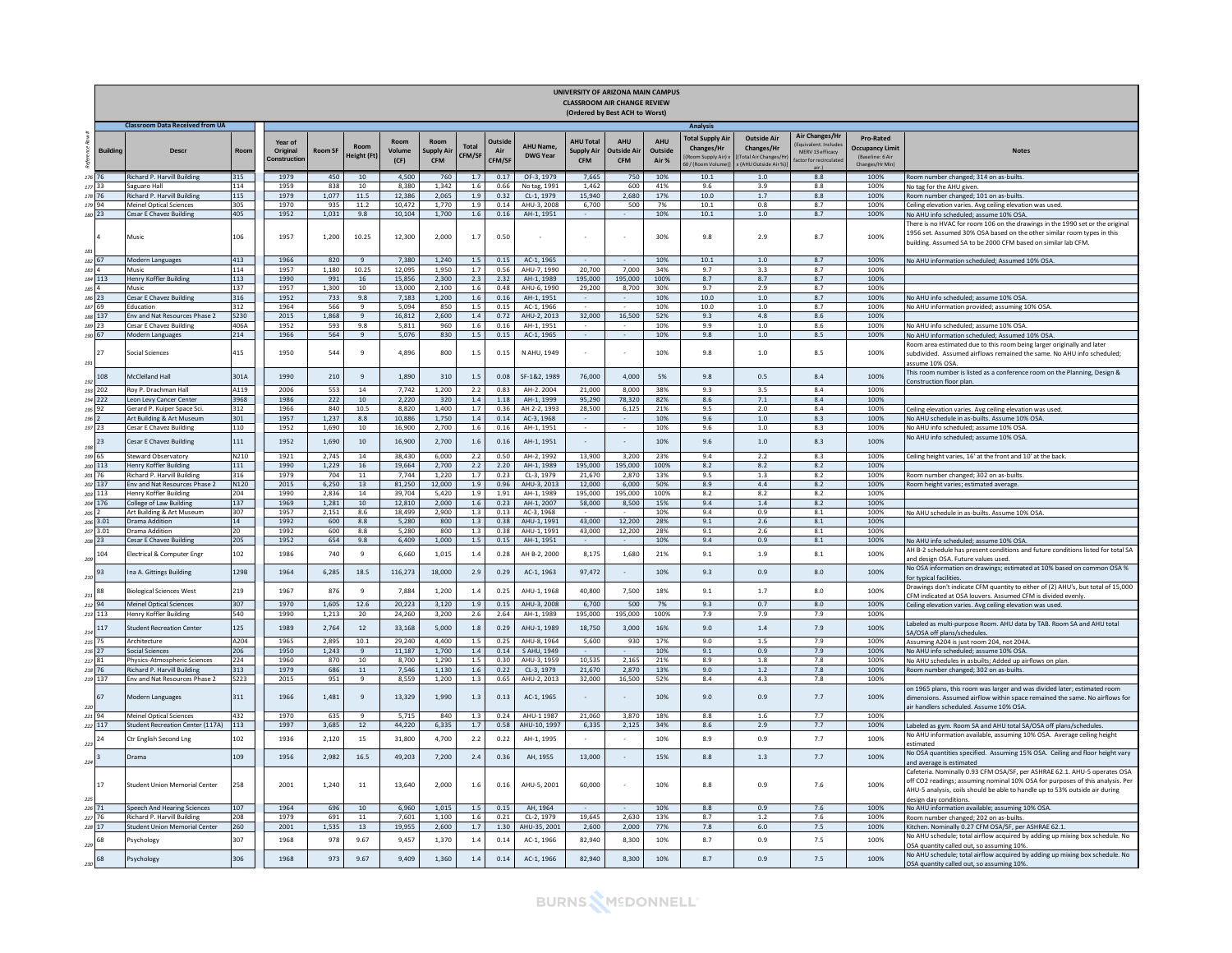|                |                     |                                                    |              |                                    |                |                        |                        |                                 |                        |                                 |                                     |                                                     | UNIVERSITY OF ARIZONA MAIN CAMPUS<br><b>CLASSROOM AIR CHANGE REVIEW</b><br>(Ordered by Best ACH to Worst) |                                |                                                                               |                                                                                                   |                                                                  |                                                                           |                                                                                                                                                                                                                                                                     |
|----------------|---------------------|----------------------------------------------------|--------------|------------------------------------|----------------|------------------------|------------------------|---------------------------------|------------------------|---------------------------------|-------------------------------------|-----------------------------------------------------|-----------------------------------------------------------------------------------------------------------|--------------------------------|-------------------------------------------------------------------------------|---------------------------------------------------------------------------------------------------|------------------------------------------------------------------|---------------------------------------------------------------------------|---------------------------------------------------------------------------------------------------------------------------------------------------------------------------------------------------------------------------------------------------------------------|
|                |                     | <b>Classroom Data Received from UA</b>             |              |                                    |                |                        |                        |                                 |                        |                                 |                                     |                                                     |                                                                                                           |                                | Analysis                                                                      |                                                                                                   |                                                                  |                                                                           |                                                                                                                                                                                                                                                                     |
| refe           | <b>Building</b>     | <b>Descr</b>                                       | Roon         | Year of<br>Original<br>Constructio | <b>Room SF</b> | Room<br>leight (Ft)    | Room<br>Volume<br>(CF) | Room<br>Supply Ai<br><b>CFM</b> | <b>Total</b><br>CFM/SI | <b>Qutside</b><br>Air<br>CFM/SF | <b>AHU Name.</b><br><b>DWG Year</b> | <b>AHU Total</b><br><b>Supply Air</b><br><b>CFM</b> | <b>AHII</b><br>Outside Air<br><b>CFM</b>                                                                  | <b>AHU</b><br>Outside<br>Air % | <b>Total Supply Air</b><br>Changes/Hr<br>(Room Supply Air):<br>0/(Room Volume | <b>Outside Air</b><br><b>Changes/Hr</b><br><b>Total Air Changes/H</b><br><b>AHLLOutside Air %</b> | <b>Air Changes/Hr</b><br>MERV 13 efficacy<br>tor for recirculate | Pro-Rated<br><b>Occupancy Limit</b><br>(Baseline: 6 Air<br>Changes/Hr Min | <b>Notes</b>                                                                                                                                                                                                                                                        |
| 231            | 105                 | Learning Services Building                         | 217          | 2002                               | 155            | 9                      | 1.395                  | 200                             | 1.3                    | 0.16                            | AC-1, 2001                          | 14.000                                              | 1.700                                                                                                     | 12%                            | 8.6                                                                           | 1.0                                                                                               | 7.5                                                              | 100%                                                                      |                                                                                                                                                                                                                                                                     |
| 233            | 232 113<br>202      | Henry Koffler Building<br>Rov P. Drachman Hall     | 510<br>B209  | 1990<br>2006                       | 1,213<br>928   | 20<br>9.33             | 24,260<br>8.658        | 3,000<br>1.200                  | 2.5<br>1.3             | 2.47<br>0.36                    | AH-1, 1989<br>AH-3, 2004            | 195,000<br>18,000                                   | 195,000<br>5.000                                                                                          | 100%<br>28%                    | 7.4<br>8.3                                                                    | 7.4<br>2.3                                                                                        | 7.4<br>7.4                                                       | 100%<br>100%                                                              |                                                                                                                                                                                                                                                                     |
|                | 234 3.01            | Drama Addition                                     | 116          | 1992                               | 1,811          | 10                     | 18,110                 | 2,500                           | $1.4\,$                | 0.39                            | AHU-1, 1991                         | 43,000                                              | 12,200                                                                                                    | 28%                            | 8.3                                                                           | 2.3                                                                                               | 7.4                                                              | 100%                                                                      |                                                                                                                                                                                                                                                                     |
| 235            | 113                 | Henry Koffler Building                             | 440          | 1990                               | 1,220          | 20                     | 24,400                 | 3,000                           | 2.5                    | 2.46                            | AH-1, 1989                          | 195,000                                             | 195.000                                                                                                   | 100%                           | 7.4                                                                           | 7.4                                                                                               | 7.4                                                              | 100%                                                                      |                                                                                                                                                                                                                                                                     |
|                | 236 113<br>237 75   | Henry Koffler Building<br>Architecture             | 441<br>205   | 1990<br>1965                       | 1.220<br>1,532 | 20<br>10.1             | 24,400<br>15.473       | 3.000<br>2.150                  | 2.5<br>1.4             | 2.46<br>0.28                    | AH-1, 1989<br>AHU-10, 1964          | 195,000<br>3.060                                    | 195,000<br>600                                                                                            | 100%<br>20%                    | 7.4<br>8.3                                                                    | 7.4<br>$1.6\,$                                                                                    | 7.4<br>7.3                                                       | 100%<br>100%                                                              |                                                                                                                                                                                                                                                                     |
| 238            | 24                  | Ctr English Second Lng                             | 103          | 1936                               | 2,420          | 15                     | 36,300                 | 5.100                           | 2.1                    | 0.21                            | AH-1, 1995                          | $\sim$                                              |                                                                                                           | 10%                            | 8.4                                                                           | 0.8                                                                                               | 7.3                                                              | 100%                                                                      | No AHU information available, assuming 10% OSA. Average ceiling height<br>stimated                                                                                                                                                                                  |
|                | 239 11              | John W. Harshbarger Building                       | 208          | 1958                               | 855            | 9.2                    | 7.866                  | 1.050                           | 1.2                    | 0.49                            | S-2, 1990                           | 43,420                                              | 17,405                                                                                                    | 40%                            | 8.0                                                                           | 3.2                                                                                               | 7.3                                                              | 100%                                                                      |                                                                                                                                                                                                                                                                     |
|                | 240 113<br>241 113  | Henry Koffler Building<br>Henry Koffler Building   | 420<br>430   | 1990<br>1990                       | 1.160<br>1,160 | 20<br>20               | 23.200<br>23,200       | 2.800<br>2,800                  | 2.4<br>2.4             | 2.41<br>2.41                    | AH-1, 1989<br>AH-1, 1989            | 195,000<br>195,000                                  | 195.000<br>195,000                                                                                        | 100%<br>100%                   | 7.2<br>7.2                                                                    | 7.2<br>7.2                                                                                        | 7.2<br>7.2                                                       | 100%<br>100%                                                              |                                                                                                                                                                                                                                                                     |
|                | 242 113             | Henry Koffler Building                             | 450          | 1990                               | 1,160          | 20                     | 23,200                 | 2,800                           | 2.4                    | 2.41                            | AH-1, 1989                          | 195,000                                             | 195,000                                                                                                   | 100%                           | 7.2                                                                           | 7.2                                                                                               | 7.2                                                              | 100%                                                                      |                                                                                                                                                                                                                                                                     |
|                | 243 113             | Henry Koffler Building                             | 460          | 1990                               | 1.160          | 20                     | 23,200                 | 2,800                           | 2.4                    | 2.41                            | AH-1, 1989                          | 195,000                                             | 195,000                                                                                                   | 100%                           | 7.2                                                                           | 7.2                                                                                               | 7.2                                                              | 100%                                                                      |                                                                                                                                                                                                                                                                     |
| 24             | 69                  | Education                                          | 104          | 1964                               | 530            | 10 <sup>10</sup>       | 5,300                  | 736                             | 1.4                    | 0.14                            | AC-2, 1966                          |                                                     |                                                                                                           | 10%                            | 8.3                                                                           | 0.8                                                                                               | 7.2                                                              | 100%                                                                      | No AHU information provided; assuming 10% OSA. On 1966 set, the SE area of<br>the building is open and remodel plans aren't available; estimated room area and<br>pro-rated total supply CFM shown on original plans.                                               |
|                | $245$ $11$          | Iohn W. Harshbarger Building                       | 110          | 1958                               | 885            | 9                      | 7,965                  | 1,050                           | 1.2                    | 0.48                            | $S-2, 1990$                         | 43,420                                              | 17,405                                                                                                    | 40%                            | 7.9                                                                           | 3.2                                                                                               | 7.2                                                              | 100%                                                                      |                                                                                                                                                                                                                                                                     |
| 246            | 117                 | <b>Student Recreation Center</b>                   | 124K         | 1989                               | 2,075          | 10 <sup>10</sup>       | 20,750                 | 2,600                           | 1.3                    | 0.90                            | AHU-3, 1989                         | 10,470                                              | 7,485                                                                                                     | 71%                            | 7.5                                                                           | 5.4                                                                                               | 7.2                                                              | 100%                                                                      | Labeled as Men's Locker Room. Room SA and AHU total SA/OSA off<br>plans/schedules. Record drawings not consistent with PD&C Reference<br>Floorplans; assumptions made regarding room SA                                                                             |
|                | $247 \overline{70}$ | MP Integrated Learning Center                      | 141          | 2002                               | 2,796          | 12                     | 33,552                 | 4.500                           | 1.6                    | 0.45                            | AHU-5, 1999                         | 30,700                                              | 8.600                                                                                                     | 28%                            | 8.0                                                                           | 2.3                                                                                               | 7.2                                                              | 100%                                                                      | Floor plan changed; on asbuilts it is 2 rooms (141 & 137).                                                                                                                                                                                                          |
|                | 248 104             | Electrical & Computer Engr                         | 301          | 1986                               | 745            | 9                      | 6.705                  | 925                             | $1.2\,$                | 0.11                            | AHU-3, 1987                         | 16,000                                              | 1.360                                                                                                     | 9%                             | 8.3                                                                           | 0.7                                                                                               | 7.1                                                              | 100%                                                                      | Kitchen. Nominally 0.27 CFM OSA/SF, per ASHRAE 62.1. AHU schedule indicates                                                                                                                                                                                         |
| 249            | 17                  | Student Union Memorial Center                      | 254          | 2001                               | 1,100          | 13                     | 14,300                 | 2.000                           | 1.8                    | ٠.                              | AHU-36, 2001                        | 2.000                                               | $\sim$                                                                                                    | 0%                             | 8.4                                                                           | 0.0                                                                                               | 7.1                                                              | 100%                                                                      | o OSA for this unit                                                                                                                                                                                                                                                 |
|                | 250 104             | Electrical & Computer Engr                         | 107          | 1986                               | 830            | 9                      | 7,470                  | 1,020                           | 1.2                    | 0.15                            | AH B-1, 1987                        | 7,310                                               | 900                                                                                                       | 12%                            | 8.2                                                                           | 1.0                                                                                               | $7.1\,$                                                          | 100%                                                                      |                                                                                                                                                                                                                                                                     |
|                | $251\,81$           | Physics-Atmospheric Sciences                       | 220          | 1960                               | 870            | 10                     | 8,700                  | 1.170                           | 1.3                    | 0.28                            | AHU-3, 1959                         | 10.535                                              | 2.165                                                                                                     | 21%                            | 8.1                                                                           | 1.7                                                                                               | 7.1                                                              | 100%                                                                      | No AHU schedules in asbuilts; Added up airflows on plan<br>Labeled as multi-purpose Room. Room SA and AHU total SA/OSA of                                                                                                                                           |
| 252            | 117                 | <b>Student Recreation Center</b>                   | 201          | 1989                               | 2,792          | 12                     | 33,504                 | 4,500                           | $1.6\,$                | 0.26                            | AHU-8, 1989                         | 18,650                                              | 3,025                                                                                                     | 16%                            | 8.1                                                                           | $1.3\,$                                                                                           | $7.0\,$                                                          | 100%                                                                      | lans/schedules                                                                                                                                                                                                                                                      |
|                | 253 75              | Architecture                                       | 104          | 1965                               | 2,096          | 10.1                   | 21,170                 | 2,775                           | 1.3                    | 0.40                            | AHU-2, 1964                         | 4,980                                               | 1,500                                                                                                     | 30%                            | 7.9                                                                           | 2.4                                                                                               | 7.0                                                              | 100%                                                                      |                                                                                                                                                                                                                                                                     |
| 254            |                     | Music                                              | 146          | 1957                               | 1,635          | 14                     | 22,890                 | 3,000                           | $1.8\,$                | 0.55                            |                                     |                                                     |                                                                                                           | 30%                            | 7.9                                                                           | 2.4                                                                                               | 7.0                                                              | 100%                                                                      | here is no HVAC for room 146 on the drawings in the 1990 set or the original<br>1956 set. Assumed 30% OSA based on the other similar room types in this<br>uilding. Assumed SA to be 2000 CFM based on similar lab CFM.                                             |
| 255            | 3.01                | <b>Drama Addition</b>                              | 266          | 1992                               | 1.865          | 10                     | 18,650                 | 2.500                           | 1.3                    | 0.22                            | AHU-4, 1991                         | 27,400                                              | 4.400                                                                                                     | 16%                            | 8.0                                                                           | 1.3                                                                                               | 7.0                                                              | 100%                                                                      |                                                                                                                                                                                                                                                                     |
| 256            | 222                 | Leon Levy Cancer Center                            | 3945         | 1986                               | 222            | 10                     | 2,220                  | 300                             | 1.4                    | 0.14                            | AH-2, 1985                          | 78,100                                              |                                                                                                           | 10%                            | 8.1                                                                           | 0.8                                                                                               | 7.0                                                              | 100%                                                                      | his room is labeled as "Secretary". AH-2 doesn't have OSA CFM listed;<br>ssuming 10% OSA                                                                                                                                                                            |
| 257            |                     | Music                                              | 162          | 1957                               | 1,820          | 14                     | 25,480                 | 3,300                           | 1.8                    | 0.54                            | AHU-6, 1990                         | 29,200                                              | 8.700                                                                                                     | 30%                            | 7.8                                                                           | 2.3                                                                                               | 7.0                                                              | 100%                                                                      |                                                                                                                                                                                                                                                                     |
|                | 258 3.01            | Drama Addition                                     | 239A         | 1992                               | 440            | 8.8                    | 3.872                  | 500                             | 1.1                    | 0.32                            | AHU-1, 1991                         | 43.000                                              | 12.200                                                                                                    | 28%                            | 7.7                                                                           | 2.2                                                                                               | 6.9                                                              | 100%                                                                      |                                                                                                                                                                                                                                                                     |
|                | 259 70              | <b>MP Integrated Learning Center</b>               | 119          | 2002                               | 1,380          | 12                     | 16.560                 | 2,130                           | 1.5                    | 0.43                            | AHU-5, 1999                         | 30.700                                              | 8.600                                                                                                     | 28%                            | 7.7                                                                           | 2.2                                                                                               | 6.9                                                              | 100%                                                                      |                                                                                                                                                                                                                                                                     |
| 260<br>261     | 72<br>70            | Civil Engineering<br>MP Integrated Learning Center | 201<br>125   | 1965<br>2002                       | 816<br>1.390   | 10 <sup>10</sup><br>12 | 8,160<br>16,680        | 1,080<br>2.130                  | 1.3<br>1.5             | 0.13<br>0.43                    | Fan #1, 1964<br>AHU-5, 1999         | 31,070<br>30,700                                    | 8.600                                                                                                     | 10%<br>28%                     | 7.9<br>7.7                                                                    | 0.8<br>2.1                                                                                        | 6.9<br>6.8                                                       | 100%<br>100%                                                              | ndicated as Room 207 on 1964 plans. "FAN #1" OSA damper shown but no<br>value given. Estimated 10% OSA.                                                                                                                                                             |
|                | 262 3.01            | Drama Addition                                     | 114          | 1992                               | 1,900          | 10.1                   | 19,190                 | 2,500                           | 1.3                    | 0.21                            | AHU-4, 1991                         | 27,400                                              | 4,400                                                                                                     | 16%                            | 7.8                                                                           | 1.3                                                                                               | 6.8                                                              | 100%                                                                      |                                                                                                                                                                                                                                                                     |
| 263            | 17                  | tudent Union Memorial Center                       | 255          | 2001                               | 4,890          | 10                     | 48,900                 | 6,400                           | $1.3\,$                | 0.13                            | AHU-5, 2001                         | 60,000                                              |                                                                                                           | 10%                            | 7.9                                                                           | 0.8                                                                                               | $6.8\,$                                                          | 100%                                                                      | ceiling height varies, estimated based on arch sections. Drawings do not list an<br><b>OSA</b> amount; assume 10% OSA<br>No AHU schedule; total airflow acquired by adding up mixing box schedule. No                                                               |
| 264            | 68                  | Psychology                                         | 308          | 1968                               | 809            | 9.67                   | 7,823                  | 1,020                           | $1.3\,$                | 0.13                            | AC-1, 1966                          | 82.940                                              | 8,300                                                                                                     | 10%                            | 7.8                                                                           | 0.8                                                                                               | $6.8\,$                                                          | 100%                                                                      | OSA quantity called out, so assuming 10%.                                                                                                                                                                                                                           |
|                | 265 76              | Richard P. Harvill Building                        | 104          | 1979                               | 812            | 11                     | 8,932                  | 1,150                           | 1.4                    | 0.24                            | CL-1, 1979                          | 15,940                                              | 2,680                                                                                                     | 17%                            | 7.7                                                                           | 1.3                                                                                               | 6.8                                                              | 100%                                                                      |                                                                                                                                                                                                                                                                     |
|                | 266 117             | <b>Itudent Recreation Center</b>                   | 203          | 1990                               | 810            | 10                     | 8,100                  | 1,050                           | $1.3$                  | 0.14                            | AHU-4, 1989                         | 9,265                                               | 1,000                                                                                                     | 11%                            | 7.8                                                                           | $0.8\,$                                                                                           | 6.7                                                              | 100%                                                                      |                                                                                                                                                                                                                                                                     |
| 267            |                     | Music                                              | 202          | 1957                               | 350            | $\overline{q}$         | 3,150                  | 400                             | 1.1                    | 0.24                            | No Tag, 1956                        | 7,000                                               | 1,500                                                                                                     | 21%                            | 7.6                                                                           | $1.6\,$                                                                                           | 6.7                                                              | 100%                                                                      | econd floor, area 1 is not in the scope of the 1990 drawings. Used original 1956<br>drawings airflow information for room 202                                                                                                                                       |
| 268            | 70                  | MP Integrated Learning Center                      | 130          | 2002                               | 2.228          | 15                     | 33,420                 | 3.990                           | 1.8                    | 1.03                            | AHU-3, 1999                         | 4,000                                               | 2.300                                                                                                     | 58%                            | 7.2                                                                           | 4.1                                                                                               | 6.7                                                              | 100%                                                                      | Ceiling height varies: 17'-9" at the front and 11'-3" at the back.                                                                                                                                                                                                  |
| 269            |                     | Art Building & Art Museum                          | 312          | 1957                               | 960            | 13                     | 12,480                 | 1,600                           | 1.7                    | 0.17                            | AC-3, 1968                          |                                                     |                                                                                                           | 10%                            | 7.7                                                                           | 0.8                                                                                               | 6.7                                                              | 100%                                                                      | Room number changed from 310 on '68 plans. No AHU schedule in as-builts.<br>ssume 10% OSA<br>No AHU information provided; assuming 10% OSA. This room was divided into 3                                                                                            |
| 270            | 69                  | Education                                          | 535          | 1964                               | 493            | $\mathbf{q}$           | 4.437                  | 565                             | $1.1\,$                | 0.11                            | AC-1, 1966                          |                                                     |                                                                                                           | 10%                            | 7.6                                                                           | 0.8                                                                                               | 6.6                                                              | 100%                                                                      | offices and reception in 1966 plans; assumed total airflow in space remained the<br>ame.                                                                                                                                                                            |
|                | 271 99<br>77        | Stevie Eller Dance Theater                         | 301          | 2003<br>1985                       | 3,695<br>680   | 16<br>9                | 59,120                 | 7,500                           | 2.0                    | 0.23                            | AH-3, 2001<br>AH-4, 1983            | 21,800                                              | 2.500                                                                                                     | 11%<br>5%                      | 7.6<br>7.6                                                                    | 0.9<br>0.4                                                                                        | 6.6<br>6.6                                                       | 100%                                                                      |                                                                                                                                                                                                                                                                     |
| $272\,$<br>273 | 77                  | Gould-Simpson<br>Gould-Simpson                     | 201<br>203   | 1985                               | 680            | و                      | 6,120<br>6,120         | 780<br>780                      | $1.1\,$<br>1.1         | 0.05<br>0.05                    | AH-4, 1983                          | 11,290<br>11,290                                    | 525<br>525                                                                                                | 5%                             | 7.6                                                                           | 0.4                                                                                               | 6.6                                                              | 100%<br>100%                                                              | Room number changed; 103 on as-builts<br>Room number changed: 107 on as-builts                                                                                                                                                                                      |
| 274            | 77                  | Gould-Simpson                                      | 209          | 1985                               | 680            | $\overline{q}$         | 6,120                  | 780                             | $1.1$                  | 0.05                            | AH-3,4, 1983                        | 12,318                                              | 525                                                                                                       | 4%                             | 7.6                                                                           | 0.3                                                                                               | $6.5\,$                                                          | 100%                                                                      | Room number changed; 115 on as-builts. One diffuser from each AHU; averaged<br>the total CFM between AHU's.                                                                                                                                                         |
|                | 275 3.01            | Drama Addition                                     | 270          | 1992                               | 1,300          | 10                     | 13,000                 | 1,580                           | $1.2\,$                | 0.34                            | AHU-1, 1991                         | 43,000                                              | 12,200                                                                                                    | 28%                            | 7.3                                                                           | 2.1                                                                                               | 6.5                                                              | 100%                                                                      |                                                                                                                                                                                                                                                                     |
| 276            | 17                  | <b>Student Union Memorial Center</b>               | 200E<br>West | 2001                               | 4,806          | 13                     | 62,478                 | 7,800                           | 1.6                    | 0.16                            | AHU-5, 2001                         | 60,000                                              |                                                                                                           | 10%                            | 7.5                                                                           | 0.7                                                                                               | $6.5\,$                                                          | 100%                                                                      | Cafeteria. Nominally 0.93 CFM OSA/SF, per ASHRAE 62.1. AHU-5 operates OSA<br>off CO2 readings: assuming nominal 10% OSA for purposes of this analysis. Per<br>AHU-5 analysis, coils should be able to handle up to 53% outside air during<br>design day conditions. |
| 277            | 93                  | Ina A. Gittings Building                           |              | 1964                               | 3,000          | 14.5                   | 43,500                 | 5.400                           | 1.8                    | 0.18                            | AC-2, 1963                          | 20.367                                              | $\overline{\phantom{a}}$                                                                                  | 10%                            | 7.4                                                                           | 0.7                                                                                               | 6.4                                                              | 100%                                                                      | No OSA information on drawings; estimated at 10% based on common OSA %<br>or typical facilities<br>No OSA information on drawings; estimated at 10% based on common OSA %                                                                                           |
| 278            | 93                  | Ina A. Gittings Building                           | 16           | 1964                               | 3.000          | 14.5                   | 43.500                 | 5.400                           | 1.8                    | 0.18                            | AC-2, 1963                          | 20.367                                              | $\sim$                                                                                                    | 10%                            | 7.4                                                                           | 0.7                                                                                               | 6.4                                                              | 100%                                                                      | or typical facilities.                                                                                                                                                                                                                                              |
|                | 279 38              | Shantz                                             | 440          | 1962                               | 976            | 11                     | 10,736                 | 1,150                           | 1.2                    | 1.18                            | AH-1, 1981                          | 11,100                                              | 11,100                                                                                                    | 100%                           | 6.4                                                                           | 6.4                                                                                               | 6.4                                                              | 100%                                                                      |                                                                                                                                                                                                                                                                     |

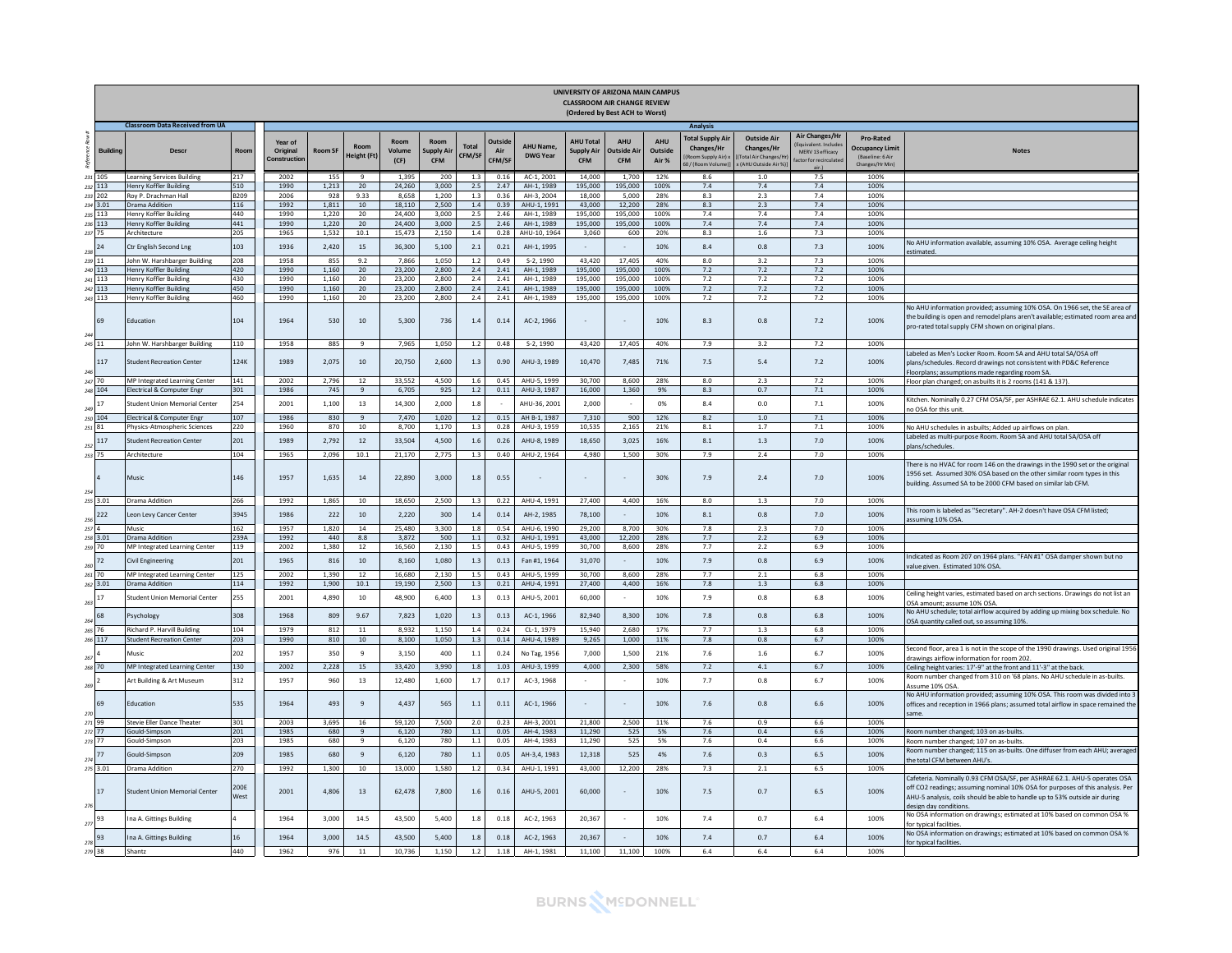|              |                 |                                                  |              |                                    |                |                         |                        |                                         |                |               |                                    | UNIVERSITY OF ARIZONA MAIN CAMPUS<br><b>CLASSROOM AIR CHANGE REVIEW</b> | (Ordered by Best ACH to Worst)         |                                |                                                                             |                                                                                      |                                                                    |                                                                                   |                                                                                                                                                                                                                                                                            |
|--------------|-----------------|--------------------------------------------------|--------------|------------------------------------|----------------|-------------------------|------------------------|-----------------------------------------|----------------|---------------|------------------------------------|-------------------------------------------------------------------------|----------------------------------------|--------------------------------|-----------------------------------------------------------------------------|--------------------------------------------------------------------------------------|--------------------------------------------------------------------|-----------------------------------------------------------------------------------|----------------------------------------------------------------------------------------------------------------------------------------------------------------------------------------------------------------------------------------------------------------------------|
|              |                 | <b>Classroom Data Received from UA</b>           |              |                                    |                |                         |                        |                                         |                |               |                                    |                                                                         |                                        |                                | Analysis                                                                    |                                                                                      |                                                                    |                                                                                   |                                                                                                                                                                                                                                                                            |
| ъę           | <b>Building</b> | Descr                                            | Roon         | Year of<br>Original<br>Constructio | <b>Room SF</b> | Room<br>Height (Ft      | Roon<br>Volume<br>(CF) | Room<br><b>Supply Air</b><br><b>CFM</b> | Total<br>CFM/S | Air<br>CFM/SF | <b>AHU Name</b><br><b>DWG Year</b> | <b>AHU Tota</b><br><b>Supply Air</b><br><b>CFM</b>                      | <b>AHU</b><br>Outside Ai<br><b>CFM</b> | <b>AHU</b><br>Outside<br>Air % | <b>Total Supply Air</b><br>Changes/Hr<br>Room Supply Air)<br>D/(Room Volume | <b>Outside Air</b><br>Changes/Hr<br><b>Total Air Changes/H</b><br>(AHU Outside Air % | <b>Air Changes/Hr</b><br>MERV 13 efficacy<br>actor for recirculate | <b>Pro-Rated</b><br><b>Occupancy Limit</b><br>(Baseline: 6 Air<br>Changes/Hr Min) | <b>Notes</b>                                                                                                                                                                                                                                                               |
| 280          | 68              | 'sychology                                       | 309          | 1968                               | 810            | 9.67                    | 7,833                  | 965                                     | 1.2            | 0.12          | AC-1, 1966                         | 82,940                                                                  | 8,300                                  | 10%                            | 7.4                                                                         | 0.7                                                                                  | 6.4                                                                | 100%                                                                              | No AHU schedule; total airflow acquired by adding up mixing box schedule. No                                                                                                                                                                                               |
|              | 281 108         | McClelland Hall                                  | 208A         | 1990                               | 1.010          | 12                      | 12,120                 | 1.500                                   | 1.5            | 0.08          | SF-1&2, 1989                       | 76,000                                                                  | 4,000                                  | 5%                             | 7.4                                                                         | 0.4                                                                                  | 6.4                                                                | 100%                                                                              | OSA quantity called out, so assuming 10%<br>Room height varies; estimated average.                                                                                                                                                                                         |
| 282 69       |                 | Education                                        | 240          | 1964                               | 694            | 9                       | 6,246                  | 766                                     | 1.1            | 0.11          | AC-1, 1966                         |                                                                         |                                        | 10%                            | 7.4                                                                         | 0.7                                                                                  | 6.4                                                                | 100%                                                                              | No AHU information provided; assuming 10% OSA.                                                                                                                                                                                                                             |
| 283          |                 | Music                                            | 204          | 1957                               | 420            | 9                       | 3.780                  | 450                                     | 1.1            | 0.23          | No Tag. 1956                       | 7,000                                                                   | 1.500                                  | 21%                            | 7.1                                                                         | $1.5$                                                                                | 6.3                                                                | 100%                                                                              | iecond floor, area 1 is not in the scope of the 1990 drawings. Used original 1956<br>drawings airflow information for room 204                                                                                                                                             |
|              | 284 3.01        | Orama Addition                                   | 125          | 1992                               | 1,850          | 13.5                    | 24,975                 | 3,000                                   | 1.6            | 0.26          | AHU-4, 1991                        | 27,400                                                                  | 4.400                                  | 16%                            | 7.2                                                                         | $1.2\,$                                                                              | 6.3                                                                | 100%                                                                              |                                                                                                                                                                                                                                                                            |
|              | 285 176         | ollege of Law Building                           | 140          | 1969                               | 230            | $\overline{\mathbf{g}}$ | 1,840                  | 220                                     | 1.0            | 0.14          | AH-1, 2007                         | 58,000                                                                  | 8,500                                  | 15%                            | 7.2                                                                         | 1.1                                                                                  | 6.3                                                                | 100%                                                                              | Room is labeled as Off Sv                                                                                                                                                                                                                                                  |
| 286          | 17              | Student Union Memorial Center                    | 200E<br>East | 2001                               | 5,013          | $13\,$                  | 65,169                 | 7,850                                   | 1.6            | 0.16          | AHU-3, 2001                        | 60,000                                                                  |                                        | 10%                            | $7.2\,$                                                                     | 0.7                                                                                  | $6.3\,$                                                            | 100%                                                                              | Cafeteria. Nominally 0.93 CFM OSA/SF, per ASHRAE 62.1. AHU-3 operates OSA<br>off CO2 readings; assuming nominal 10% OSA for purposes of this analysis. Per<br>AHU-3 analysis, coils should be able to handle up to 55% outside air during<br>design day conditions         |
|              | 12              | Mines And Metallurgy                             | 221          | 1939                               | 170            | 10.5                    | 1,785                  | 210                                     | 1.2            | 0.28          | S-2, 1957                          | 48,770                                                                  | 10,900                                 | 22%                            | 7.1                                                                         | $1.6\,$                                                                              | 6.2                                                                | 100%                                                                              | The Planning, Design & Construction floor plans for Building 12 do not have a<br>oom 221. Used the room numbers from the original 1957 drawings in this area                                                                                                               |
| 287          |                 |                                                  | <b>B306C</b> | 2006                               |                |                         | 3.470                  | 400                                     |                |               |                                    | 18,000                                                                  | 5.000                                  | 28%                            | 6.9                                                                         | 1.9                                                                                  | 6.2                                                                | 100%                                                                              |                                                                                                                                                                                                                                                                            |
|              | 288 202         | Rov P. Drachman Hall                             |              |                                    | 347            | 10                      |                        |                                         | 1.2            | 0.32          | AH-5, 2004                         |                                                                         |                                        |                                |                                                                             |                                                                                      |                                                                    |                                                                                   | This room is labeled as an office. AH-1 doesn't have OSA CFM listed: assuming                                                                                                                                                                                              |
| 289          | 222             | eon Levy Cancer Center                           | 2922         | 1986                               | 110            | 10                      | 1.100                  | 130                                     | 1.2            | 0.12          | AH-1, 1985                         | 33,195                                                                  |                                        | 10%                            | 7.1                                                                         | 0.7                                                                                  | $6.1\,$                                                            | 100%                                                                              | <b>10% OSA</b>                                                                                                                                                                                                                                                             |
|              | 290 176         | College of Law Building                          | 118          | 1969                               | 1,690          | 10                      | 16,900                 | 1,980                                   | $1.2\,$        | 0.17          | AH-1, 2007                         | 58,000                                                                  | 8,500                                  | 15%                            | 7.0                                                                         | $1.0\,$                                                                              | $6.1\,$                                                            | 100%                                                                              |                                                                                                                                                                                                                                                                            |
|              | 291 176         | ollege of Law Building                           | 126          | 1969                               | 1.633          | 10.5                    | 17.147                 | 2,000                                   | 1.2            | 0.18          | AH-1, 2007                         | 58,000                                                                  | 8,500                                  | 15%                            | 7.0                                                                         | $1.0\,$                                                                              | $6.1\,$                                                            | 100%                                                                              | No AHU schedules in asbuilts; Added up airflows from mixing box schedules.                                                                                                                                                                                                 |
| 292          | 81              | hysics-Atmospheric Sciences                      | 320          | 1960                               | 1,010          | $\,9$                   | 9,090                  | 1,040                                   | $1.0\,$        | 0.23          | AHU-1, 1959                        | 36,320                                                                  | 7,940                                  | 22%                            | 6.9                                                                         | $1.5\,$                                                                              | $6.1\,$                                                            | 100%                                                                              |                                                                                                                                                                                                                                                                            |
| 293 70       |                 | <b>MP Integrated Learning Center</b>             | 120          | 2002                               | 3,858          | 16                      | 61,728                 | 6.500                                   | 1.7            | 1.17          | AHU-2, 1999                        | 6,500                                                                   | 4,500                                  | 69%                            | 6.3                                                                         | 4.4                                                                                  | 6.0                                                                | 100%                                                                              | Ceiling height varies: 18'-4" at the front and 11'-6" at the back                                                                                                                                                                                                          |
| 294          | 420             | squire Apartments                                | 114          | 1967                               | 674            | 8                       | 5,392                  | 620                                     | 0.9            | 0.09          | RTU, 1969                          | 800                                                                     | 80                                     | 10%                            | 6.9                                                                         | 0.7                                                                                  | $6.0\,$                                                            | 99%                                                                               | CFM based on original apartment drawings. No information on ventilation<br>provided; Assuming 10% OSA                                                                                                                                                                      |
| 295 4        |                 | Music                                            | 232          | 1957                               | 2.750          | 20                      | 55,000                 | 6,000                                   | 2.2            | 0.65          | AHU-6, 1990                        | 29,200                                                                  | 8,700                                  | 30%                            | 6.5                                                                         | 2.0                                                                                  | 5.9                                                                | 98%                                                                               |                                                                                                                                                                                                                                                                            |
| 296 91       |                 | Flandrau Sci Ctr & Planetarium                   | 219B         | 1975                               | 2.150          | 25                      | 53,750                 | 6.000                                   | 2.8            | 0.36          | AH-1, 1974                         | 38,500                                                                  | 5.000                                  | 13%                            | 6.7                                                                         | 0.9                                                                                  | 5.8                                                                | 97%                                                                               | Room has a dome shaped ceiling so elevation varies                                                                                                                                                                                                                         |
| 298 67       | 297 108         | <b>McClelland Hal</b><br><b>Modern Languages</b> | 315U<br>350  | 1990<br>1966                       | 590<br>4.804   | $\mathbf{q}$<br>16.5    | 5,310<br>79.266        | 600<br>8.875                            | 1.0<br>1.8     | 0.05<br>0.18  | SF-1&2, 1989<br>Aud AC, 1965       | 76,000                                                                  | 4,000                                  | 5%<br>10%                      | 6.8<br>6.7                                                                  | 0.4<br>0.7                                                                           | 5.8<br>5.8                                                         | 97%<br>97%                                                                        | No AHU information scheduled; Assumed 10% OSA.                                                                                                                                                                                                                             |
|              | 299 113         | lenry Koffler Building                           | 216          | 1990                               | 1,135          | 12                      | 13,620                 | 1,310                                   | 1.2            | 1.15          | AH-1, 1989                         | 195,000                                                                 | 195,000                                | 100%                           | 5.8                                                                         | 5.8                                                                                  | 5.8                                                                | 96%                                                                               |                                                                                                                                                                                                                                                                            |
| 300          |                 | Art Building & Art Museum                        | 103          | 1957                               | 986            | $\mathbf{q}$            | 8.874                  | 986                                     | 1.0            | 0.10          | $\sim$                             | <b>1999</b>                                                             | $\sim$                                 | 10%                            | 6.7                                                                         | 0.7                                                                                  | 5.8                                                                | 96%                                                                               | Room number 111 on '56 plans. Available as-builts don't reflect HVAC updates.<br>Assume 1CFM/SF, 10% OSA                                                                                                                                                                   |
| 301          |                 | Art Building & Art Museum                        | 105          | 1957                               | 989            | -9                      | 8,901                  | 989                                     | 1.0            | 0.10          | $\overline{\phantom{a}}$           |                                                                         | $\sim$                                 | 10%                            | 6.7                                                                         | 0.7                                                                                  | 5.8                                                                | 96%                                                                               | Room number 118 on '56 plans. Available as-builts don't reflect HVAC updates.<br>Assume 1 CEM/SE. 10% OSA                                                                                                                                                                  |
| 302          |                 | Art Building & Art Museum                        | 201          | 1957                               | 953            | $\mathbf{q}$            | 8,577                  | 953                                     | 1.0            | 0.10          | $\sim$                             | $\sim$                                                                  | $\sim$                                 | 10%                            | 6.7                                                                         | 0.7                                                                                  | 5.8                                                                | 96%                                                                               | Room number 216 on '56 plans. Available as-builts don't reflect HVAC updates.<br>Assume 1CFM/SF, 10% OSA.                                                                                                                                                                  |
| 303          | 33              | Saguaro Hall                                     | 101          | 1959                               | 1.421          | 9                       | 12,789                 | 1.421                                   | 1.0            | 0.10          | $\sim$                             |                                                                         | $\sim$                                 | 10%                            | 6.7                                                                         | 0.7                                                                                  | 5.8                                                                | 96%                                                                               | oom served by dedicated FCU(s) that are not scheduled. Total and OSA flows<br>are not specified. Assumed 1 CFM/s.f. and 10% OSA.                                                                                                                                           |
| 304          | 33              | Saguaro Hall                                     | 104          | 1959                               | 835            | 9                       | 7,515                  | 835                                     | 1.0            | 0.10          | $\sim$                             | $\sim$                                                                  | $\sim$                                 | 10%                            | 6.7                                                                         | 0.7                                                                                  | $5.8\,$                                                            | 96%                                                                               | Room served by dedicated FCU(s) that are not scheduled. Total and OSA flows<br>are not specified. Assumed 1 CFM/s.f. and 10% OSA.                                                                                                                                          |
| 305          | 33              | aguaro Hall                                      | 108          | 1959                               | 1,075          | $\mathbf{q}$            | 9,675                  | 1,075                                   | 1.0            | 0.10          | $\epsilon$                         |                                                                         | $\sim$                                 | 10%                            | 6.7                                                                         | 0.7                                                                                  | 5.8                                                                | 96%                                                                               | Room served by dedicated FCU(s) that are not scheduled. Total and OSA flows<br>are not specified. Assumed 1 CFM/s.f. and 10% OSA                                                                                                                                           |
| 306          | 33              | Saguaro Hall                                     | 127          | 1959                               | 834            | $\mathbf{q}$            | 7.506                  | 834                                     | 1.0            | 0.10          | $\sim$                             | $\sim$                                                                  | $\sim$                                 | 10%                            | 6.7                                                                         | 0.7                                                                                  | 5.8                                                                | 96%                                                                               | Room served by dedicated FCU(s) that are not scheduled. Total and OSA flows<br>are not specified. Assumed 1 CFM/s.f. and 10% OSA.                                                                                                                                          |
| 307          | 33              | Family And Consumer Sciences                     | 206          | 1959                               | 230            | $\mathbf{q}$            | 2,070                  | 230                                     | 1.0            | 0.10          |                                    |                                                                         |                                        | 10%                            | 6.7                                                                         | 0.7                                                                                  | 5.8                                                                | 96%                                                                               | abeled as office. Room served by dedicated FCU(s) that are not scheduled. Total<br>and OSA flows are not specified. Assumed 1 CFM/s.f. and 10% OSA.                                                                                                                        |
| $308\,$      | 69              | Education                                        | 455          | 1964                               | 732            | $\overline{9}$          | 6,588                  | 732                                     | $1.0\,$        | 0.10          | AC-1, 1966                         |                                                                         |                                        | 10%                            | 6.7                                                                         | 0.7                                                                                  | 5.8                                                                | 96%                                                                               | This space was part of an open library in 1967 plans. No remodel drawings<br>showing this room. Area estimated from Planning, Design & Construction floor<br>olan. Assumed 1 CFM/sf and 10% OSA                                                                            |
| 309          | 69              | Education                                        | 530          | 1964                               | 1,038          | $\mathbf{q}$            | 9,342                  | 1,038                                   | 1.0            | 0.10          | AC-1, 1966                         |                                                                         |                                        | 10%                            | 6.7                                                                         | 0.7                                                                                  | 5.8                                                                | 96%                                                                               | This space has been subdivided since 1967 plans. No remodel drawings showing<br>this room. Area estimated from Planning, Design & Construction floor plan.<br>Assumed 1 CFM/sf and 10% OSA.<br>Room not located on as-builts. Floor area estimated from Planning, Design & |
| $_{\rm 310}$ | 167             | <b>HONORS</b>                                    | 1068         | 2019                               | 1,110          | $\overline{9}$          | 9,990                  | 1,110                                   | $1.0\,$        | 0.10          |                                    |                                                                         |                                        | 10%                            | 6.7                                                                         | 0.7                                                                                  | 5.8                                                                | 96%                                                                               | Construction floor plans. Assumed 1 CFM/sf supply air and 10% OSA.<br>Room not located on as-builts. Floor area estimated from Planning. Design &                                                                                                                          |
| 311          | 167             | <b>HONORS</b>                                    | 2109         | 2019                               | 723            | 9                       | 6,507                  | 723                                     | $1.0\,$        | 0.10          |                                    |                                                                         |                                        | 10%                            | 6.7                                                                         | 0.7                                                                                  | 5.8                                                                | 96%                                                                               | Construction floor plans. Assumed 1 CFM/sf supply air and 10% OSA.                                                                                                                                                                                                         |
|              | 312 437         | Water Resources Research Ctr.                    |              | 1959                               | 836            | 9                       | 7.524                  | 836                                     | 1.0            | 0.10          |                                    |                                                                         |                                        | 10%                            | 6.7                                                                         | 0.7                                                                                  | 5.8                                                                | 96%                                                                               | No mechanical plans available; assuming 1 CFM/sf and 10% OSA.<br>Room not located on as-builts. Floor area estimated from Planning, Design &                                                                                                                               |
| $313\,$      | 167             | <b>HONORS</b>                                    | 1065         | 2019                               | 601            | $\mathbf{q}$            | 5,409                  | 600                                     | 1.0            | 0.10          |                                    |                                                                         |                                        | 10%                            | 6.7                                                                         | 0.7                                                                                  | 5.8                                                                | 96%                                                                               | Construction floor plans. Assumed 1 CFM/sf supply air and 10% OSA.                                                                                                                                                                                                         |
| 314          | 38              | Shantz                                           | 159          | 1962                               | 492            | $\mathbf{q}$            | 4,428                  | 490                                     | 1.0            | 0.10          | AC-1, 1960                         |                                                                         | ÷                                      | 10%                            | 6.6                                                                         | 0.7                                                                                  | 5.7                                                                | 96%                                                                               | No AHU schedule: 10% OSA assumed. Per all plans available, this area is part of<br>a large open space. Area is estimated and airflow is assumed to be the same as<br>existing plans.                                                                                       |
| 315          | 17              | Student Union Memorial Center                    | 250          | 2001                               | 3.045          | 13                      | 39,585                 | 3,900                                   | 1.3            | 1.02          | AHU-39,<br>AHU-40, 2001            | 3,900                                                                   | 3,100                                  | 79%                            | 5.9                                                                         | 4.7                                                                                  | 5.7                                                                | 95%                                                                               | Cafeteria. Nominally 0.93 CFM OSA/SF, per ASHRAE 62.1.                                                                                                                                                                                                                     |
| 316          | 117             | Student Recreation Center (117A)                 | 250          | 2008                               | 11,786         | 16.5                    | 194,469                | 20,552                                  | 1.7            | 0.60          | AHU-1, 2008                        | 40,554                                                                  | 14,047                                 | 35%                            | 6.3                                                                         | 2.2                                                                                  | 5.7                                                                | 95%                                                                               | Labeled as fitness room. AHU data by TAB. Room SA off plans; not refactored<br>based upon AHU readings. Room SA is refactored based upon AHU readings.                                                                                                                     |
| 317          | 117             | <b>Student Recreation Center</b>                 | 128K         | 1989                               | 2,805          | 10                      | 28,050                 | 2,760                                   | 1.0            | 0.70          | AHU-3, 1989                        | 10,470                                                                  | 7,485                                  | 71%                            | 5.9                                                                         | 4.2                                                                                  | 5.7                                                                | 94%                                                                               | Labeled as Women's Locker Room, Room SA and AHU total SA/OSA off<br>plans/schedules. Record drawings not consistent with PD&C Reference<br>Floorplans; assumptions made regarding room SA.                                                                                 |
|              | 318 119         | Aerospace & Mechanical Engr.                     | N210         | 1997                               | 640            | $\mathbf{q}$            | 5,760                  | 600                                     | 0.9            |               | 0.31 AHU-1, 1997                   | 85,000                                                                  | 28,550                                 | 34%                            | 6.3                                                                         | 2.1                                                                                  | 5.6                                                                | 94%                                                                               |                                                                                                                                                                                                                                                                            |

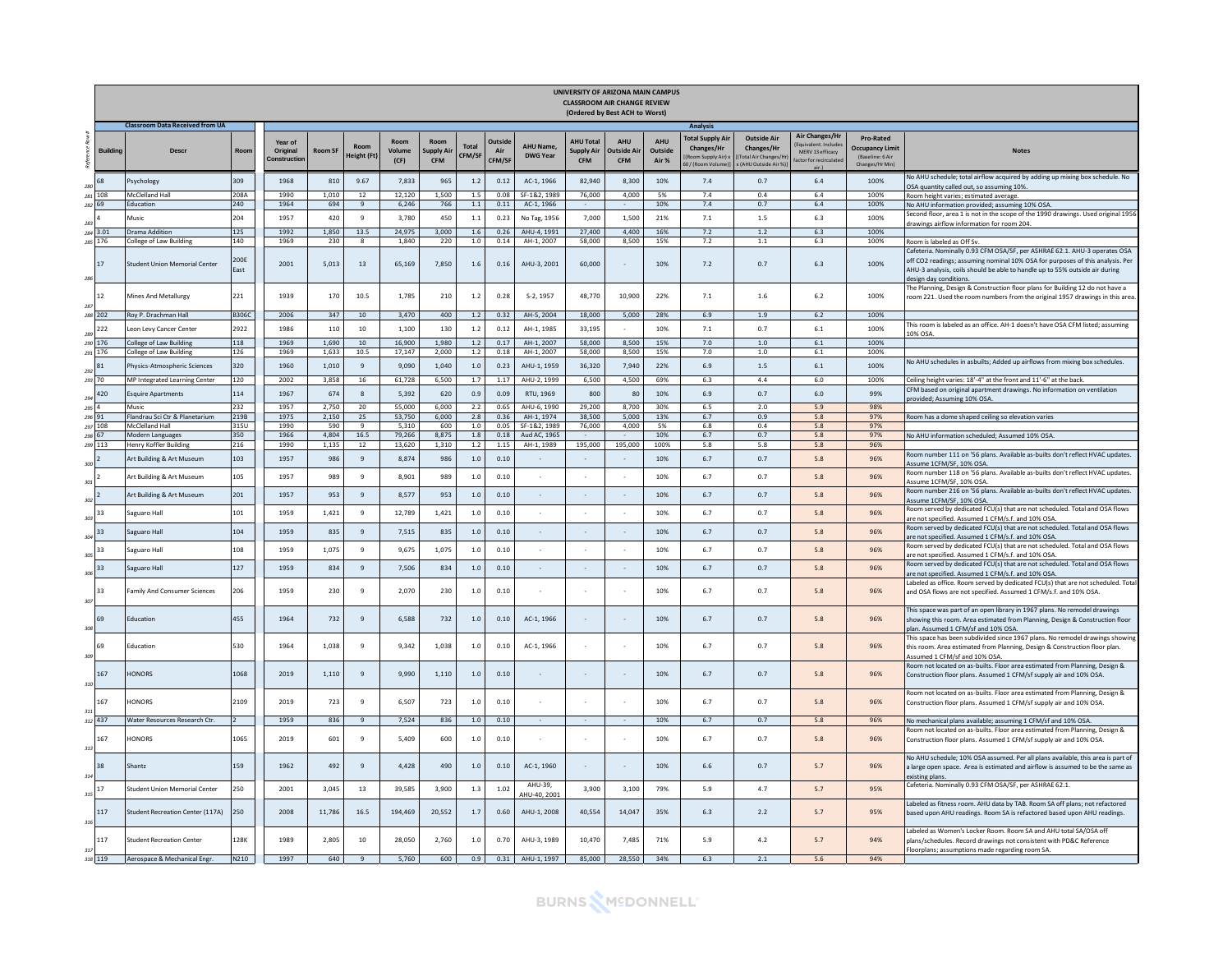|       |                    |                                                    |                     |                                    |                |                      |                        |                                 |                        |                                 |                              |                                                     | UNIVERSITY OF ARIZONA MAIN CAMPUS<br>CLASSROOM AIR CHANGE REVIEW<br>(Ordered by Best ACH to Worst) |                                |                                                                                |                                                                                      |                                                                                       |                                                                            |                                                                                                                                                                                                                                                                                                                                          |
|-------|--------------------|----------------------------------------------------|---------------------|------------------------------------|----------------|----------------------|------------------------|---------------------------------|------------------------|---------------------------------|------------------------------|-----------------------------------------------------|----------------------------------------------------------------------------------------------------|--------------------------------|--------------------------------------------------------------------------------|--------------------------------------------------------------------------------------|---------------------------------------------------------------------------------------|----------------------------------------------------------------------------|------------------------------------------------------------------------------------------------------------------------------------------------------------------------------------------------------------------------------------------------------------------------------------------------------------------------------------------|
|       |                    | <b>Classroom Data Received from UA</b>             |                     |                                    |                |                      |                        |                                 |                        |                                 |                              |                                                     |                                                                                                    |                                | <b>Analysis</b>                                                                |                                                                                      |                                                                                       |                                                                            |                                                                                                                                                                                                                                                                                                                                          |
| refe  | <b>Building</b>    | <b>Descr</b>                                       | Roon                | Year of<br>Original<br>Constructio | <b>Room SF</b> | Room<br>leight (F    | Room<br>Volume<br>(CF) | Room<br>Supply Ai<br><b>CFM</b> | <b>Total</b><br>CFM/SF | <b>Outside</b><br>Air<br>CFM/SF | AHU Name,<br><b>DWG Year</b> | <b>AHU Total</b><br><b>Supply Air</b><br><b>CFM</b> | <b>AHU</b><br>Dutside Ai<br><b>CFM</b>                                                             | <b>AHU</b><br>Outside<br>Air % | <b>Total Supply Air</b><br>Changes/Hr<br>(Room Supply Air):<br>0/(Room Volume) | <b>Outside Air</b><br><b>Changes/Hr</b><br>Fotal Air Changes/H<br>(AHU Outside Air % | <b>Air Changes/Hr</b><br>ivalent Include<br>MERV 13 efficacy<br>actor for recirculate | Pro-Rated<br><b>Occupancy Limit</b><br>(Baseline: 6 Air<br>Changes/Hr Min) | <b>Notes</b>                                                                                                                                                                                                                                                                                                                             |
|       | 319 113            | <b>Henry Koffler Building</b><br>McClelland Park   | 560<br>105          | 1990                               | 1,280<br>3.012 | 20<br>13.7           | 25,600<br>41.264       | 2,400<br>4.380                  | 1.9<br>1.5             | 1.88<br>0.31                    | AH-1, 1989<br>AH-1, 2008     | 195,000<br>82,000                                   | 195,000<br>17,380                                                                                  | 100%<br>21%                    | 5.6<br>6.4                                                                     | 5.6<br>1.3                                                                           | 5.6<br>5.6                                                                            | 94%<br>94%                                                                 |                                                                                                                                                                                                                                                                                                                                          |
|       | 320 78<br>321 108  | McClelland Hall                                    | 401KK               | 2008<br>1990                       | 615            | 9                    | 5.535                  | 600                             | 1.0                    | 0.05                            | SF-1&2, 1989                 | 76,000                                              | 4.000                                                                                              | 5%                             | 6.5                                                                            | 0.3                                                                                  | 5.6                                                                                   | 93%                                                                        |                                                                                                                                                                                                                                                                                                                                          |
|       |                    |                                                    |                     |                                    |                |                      |                        |                                 |                        |                                 |                              |                                                     |                                                                                                    |                                |                                                                                |                                                                                      |                                                                                       |                                                                            | Ceiling elevation varies. Avg ceiling elevation was used. Sheet with AHU schedule                                                                                                                                                                                                                                                        |
| 322   | 94                 | <b>Meinel Optical Sciences</b>                     | 410                 | 1970                               | 1.075          | 13                   | 13.975                 | 1.500                           | 1.4                    | 0.14                            | AC Unit #1, 196              |                                                     |                                                                                                    | 10%                            | 6.4                                                                            | 0.6                                                                                  | 5.6                                                                                   | 93%                                                                        | nissing from original 1967 drawings. Assume 10% OSA                                                                                                                                                                                                                                                                                      |
|       | 323 70             | MP Integrated Learning Center                      | 150                 | 2002                               | 2,728          | 16                   | 43.648                 | 4.560                           | 1.7                    | 0.38                            | AHU-4, 1999                  | 26,100                                              | 6,000                                                                                              | 23%                            | 6.3                                                                            | 1.4                                                                                  | 5.5                                                                                   | 92%                                                                        | Ceiling height varies: 18'-7" at the front and 12'-0" at the back                                                                                                                                                                                                                                                                        |
| 325   | 324 70<br>72       | MP Integrated Learning Center<br>Civil Engineering | 140                 | 2002<br>1965                       | 2,732<br>571   | 16<br>10.6           | 43,712<br>6.053        | 4,560<br>635                    | 1.7<br>1.1             | 0.38<br>0.11                    | AHU-4, 1999<br>Fan #1, 1964  | 26,100<br>31.070                                    | 6,000                                                                                              | 23%<br>10%                     | 6.3<br>6.3                                                                     | 1.4<br>0.6                                                                           | 5.5<br>5.4                                                                            | 92%<br>91%                                                                 | Ceiling height varies: 18'-7" at the front and 12'-0" at the back.<br>Shown as room B-3 on '64 plans. "FAN #1" OSA damper shown but no value<br>tiven. Estimated 10% OSA                                                                                                                                                                 |
|       | 326 108            | <b>McClelland Hall</b>                             | 430E                | 1990                               | 635            | $\alpha$             | 5,715                  | 600                             | 0.9                    | 0.05                            | SF-1&2, 1989                 | 76,000                                              | 4,000                                                                                              | 5%                             | 6.3                                                                            | 0.3                                                                                  | 5.4                                                                                   | 90%                                                                        |                                                                                                                                                                                                                                                                                                                                          |
|       | 327 78             | McClelland Park                                    | 101                 | 2008                               | 1.435          | 14                   | 20,090                 | 2.040                           | 1.4                    | 0.30                            | AH-1, 2008                   | 82,000                                              | 17.380                                                                                             | 21%                            | 6.1                                                                            | 1.3                                                                                  | 5.4                                                                                   | 90%                                                                        |                                                                                                                                                                                                                                                                                                                                          |
|       | 328 176            | College of Law Building                            | 125                 | 1969                               | 367            | 8.5                  | 3,120                  | 320                             | 0.9                    | 0.13                            | AH-1, 2007                   | 58,000                                              | 8,500                                                                                              | 15%                            | 6.2                                                                            | 0.9                                                                                  | 5.4                                                                                   | 89%                                                                        |                                                                                                                                                                                                                                                                                                                                          |
| 329   | 12                 | Mines And Metallurgy                               | 225                 | 1939                               | 715            | 10.5                 | 7,508                  | 760                             | $1.1\,$                | 0.24                            | S-2, 1957                    | 48,770                                              | 10,900                                                                                             | 22%                            | $6.1\,$                                                                        | $1.4\,$                                                                              | $5.4$                                                                                 | 89%                                                                        | he Planning, Design & Construction floor plans for Building 12 do not have a<br>oom 225. Used the room numbers from the original 1957 drawings in this area                                                                                                                                                                              |
|       | 330 75             | <b>chitecture</b>                                  | 302A                | 1965                               | 646            | 10.1                 | 6.525                  | 670                             | 1.0                    | 0.10                            | AHU-11, 1999                 | 7.470                                               |                                                                                                    | 10%                            | 6.2                                                                            | 0.6                                                                                  | 5.3                                                                                   | 89%                                                                        | OSA damper is shown but CFM is not scheduled; assuming 10%.                                                                                                                                                                                                                                                                              |
|       | 331 108            | McClelland Hall                                    | 30100               | 1990                               | 645            | 9                    | 5.805                  | 600                             | 0.9                    | 0.05                            | SE-1&2, 1989                 | 76.000                                              | 4.000                                                                                              | 5%                             | 6.2                                                                            | 0.3                                                                                  | 5.3                                                                                   | 89%                                                                        |                                                                                                                                                                                                                                                                                                                                          |
|       | 332 108            | <b>AcClelland Hall</b><br>McClelland Hall          | 430QC               | 1990<br>1990                       | 650<br>3,030   | 9<br>$\mathbf{q}$    | 5,850                  | 600<br>2,790                    | 0.9                    | 0.05<br>0.05                    | SF-1&2, 1989                 | 76,000<br>76,000                                    | 4,000<br>4,000                                                                                     | 5%<br>5%                       | 6.2                                                                            | 0.3                                                                                  | 5.3                                                                                   | 88%<br>88%                                                                 |                                                                                                                                                                                                                                                                                                                                          |
| 334   | 333 108<br>72      | ivil Engineering                                   | 218<br>120          | 1965                               | 3.400          | 10 <sup>10</sup>     | 27,270<br>34,000       | 3,400                           | 0.9<br>1.0             | 0.10                            | SF-1&2, 1989                 |                                                     |                                                                                                    | 10%                            | 6.1<br>6.0                                                                     | 0.3<br>0.6                                                                           | 5.3<br>5.2                                                                            | 87%                                                                        | .965 plans indicate an evaporative cooler. Assuming this no longer serves the<br>pace and assuming 1 CFM/SF, 10% OSA.                                                                                                                                                                                                                    |
|       | 335 78             | <b>McClelland Park</b>                             | 103                 | 2008                               | 1.986          | 15.5                 | 30.783                 | 2.895                           | 1.5                    | 0.31                            | AH-1, 2008                   | 82.000                                              | 17,380                                                                                             | 21%                            | 5.6                                                                            | 1.2                                                                                  | 5.0                                                                                   | 83%                                                                        |                                                                                                                                                                                                                                                                                                                                          |
|       | 336 108            | <b>McClelland Hall</b>                             | 113                 | 1990                               | 690            | $\overline{9}$       | 6.210                  | 600                             | 0.9                    | 0.05                            | SF-1&2, 1989                 | 76,000                                              | 4.000                                                                                              | 5%                             | 5.8                                                                            | 0.3                                                                                  | 5.0                                                                                   | 83%                                                                        |                                                                                                                                                                                                                                                                                                                                          |
|       | 337 108            | McClelland Hall                                    | 201A                | 1990                               | 460<br>1.411   | $\mathbf{q}$         | 4.140                  | 400                             | 0.9<br>1.3             | 0.05<br>0.49                    | SE-182.1989                  | 76,000                                              | 4.000                                                                                              | 5%                             | 5.8<br>5.5                                                                     | 0.3                                                                                  | 5.0                                                                                   | 83%                                                                        |                                                                                                                                                                                                                                                                                                                                          |
|       | 338 202<br>339 69  | Roy P. Drachman Hall<br><b>Education</b>           | A116<br>211         | 2006<br>1964                       | 5.084          | 14<br>12.5           | 19,754<br>63,550       | 1,800<br>6,000                  | 1.2                    | 0.12                            | AH-2.2004<br>AC-1, 1966      | 21,000                                              | 8,000                                                                                              | 38%<br>10%                     | 5.7                                                                            | 2.1<br>$0.6\,$                                                                       | 5.0<br>4.9                                                                            | 83%<br>82%                                                                 | No AHU information provided; assuming 10% OSA.                                                                                                                                                                                                                                                                                           |
|       | 340 78             | McClelland Park                                    | 425                 | 2008                               | 2,814          | 10                   | 28,140                 | 2,550                           | 0.9                    | 0.19                            | AH-1, 2008                   | 82,000                                              | 17,380                                                                                             | 21%                            | 5.4                                                                            | 1.2                                                                                  | 4.8                                                                                   | 80%                                                                        |                                                                                                                                                                                                                                                                                                                                          |
| 341   |                    | Music                                              | 130                 | 1957                               | 4,590          | 32                   | 146,880                | 13,000                          | 2.8                    | 0.98                            | No Tag, 1956                 | 13,000                                              | 4,500                                                                                              | 35%                            | 5.3                                                                            | $1.8\,$                                                                              | 4.8                                                                                   | 80%                                                                        | Room height varies, estimated average. It appears they are reusing the AHU<br>from the 1956 drawings; AHU appears to supply 13,000 CFM to the space.                                                                                                                                                                                     |
|       | 342 202            | Roy P. Drachman Hall                               | A112                | 2006                               | 1.112          | 14                   | 15.568                 | 1,350                           | 1.2                    | 0.46                            | AH-2.2004                    | 21,000                                              | 8.000                                                                                              | 38%                            | 5.2                                                                            | 2.0                                                                                  | 4.7                                                                                   | 79%                                                                        |                                                                                                                                                                                                                                                                                                                                          |
|       | 343 202            | Roy P. Drachman Hall                               | A118                | 2006                               | 1,247          | 14                   | 17,458                 | 1,500                           | 1.2                    | 0.46                            | AH-2.2004                    | 21,000                                              | 8,000                                                                                              | 38%                            | 5.2                                                                            | 2.0                                                                                  | 4.7                                                                                   | 78%                                                                        |                                                                                                                                                                                                                                                                                                                                          |
| 344 4 |                    | Music                                              | 170                 | 1957                               | 2.415          | 26                   | 62.790                 | 5.300                           | 2.2                    | 0.65                            | AHU-6, 1990                  | 29,200                                              | 8.700                                                                                              | 30%                            | 5.1                                                                            | 1.5                                                                                  | 4.5                                                                                   | 76%                                                                        |                                                                                                                                                                                                                                                                                                                                          |
|       | 345 108<br>346 137 | McClelland Hall<br>Inv and Nat Resources Phase 2   | 207<br>S495         | 1990<br>2015                       | 3,300<br>787   | 17.6<br>10           | 58,080<br>7,870        | 5,100<br>630                    | 1.5<br>0.8             | 0.08<br>0.41                    | SF-1&2, 1989<br>AHU-2, 2013  | 76,000<br>32,000                                    | 4.000<br>16,500                                                                                    | 5%<br>52%                      | 5.3<br>4.8                                                                     | 0.3<br>2.5                                                                           | 4.5<br>4.5                                                                            | 75%<br>74%                                                                 | Room height varies; estimated average                                                                                                                                                                                                                                                                                                    |
|       | 347 202            | Roy P. Drachman Hall                               | A122                | 2006                               | 1,056          | 14                   | 14,784                 | 1,200                           | 1.1                    | 0.43                            | AH-2, 2004                   | 21,000                                              | 8.000                                                                                              | 38%                            | 4.9                                                                            | 1.9                                                                                  | 4.4                                                                                   | 74%                                                                        |                                                                                                                                                                                                                                                                                                                                          |
| 348   | 207                | harmacy                                            | 419                 | 1980                               | 257            | 9                    | 2,313                  | 190                             | 0.7                    | 0.07                            | $\sim$                       | $\sim$                                              |                                                                                                    | 10%                            | 4.9                                                                            | 0.5                                                                                  | 4.3                                                                                   | 71%                                                                        | Vorth penthouse plan (M-4) is missing from pdf which would clarify what AHU<br>this room is served by. Assuming this building is 10% OSA.                                                                                                                                                                                                |
| 349   | 11                 | Iohn W. Harshbarger Building                       | 1S                  | 1958                               | 640            | 9                    | 5.760                  | 400                             | 0.6                    | 0.63                            | S-3, 1990                    | 26,950                                              | ٠                                                                                                  | 100%                           | 4.2                                                                            | 4.2                                                                                  | 4.2                                                                                   | 69%                                                                        | AHU serving this space is assumed based on room location. Room supply air is<br>an assumption based on adjacent spaces in '90 asbuilts                                                                                                                                                                                                   |
| 350   | 117                | <b>Student Recreation Center</b>                   | 205                 | 1989                               | 1,650          | 20                   | 33,000                 | 2,625                           | 1.6                    | 0.17                            | AHU-4, 1989                  | 9,265                                               | 1,000                                                                                              | 11%                            | 4.8                                                                            | 0.5                                                                                  | 4.1                                                                                   | 69%                                                                        | Labeled as multi-purpose Room. Room SA and AHU total SA/OSA off<br>plans/schedules. Record drawings not consistent with PD&C Reference<br>Floorplans; assumptions made regarding room SA.<br>Labeled as multi-purpose Room. Room SA and AHU total SA/OSA off                                                                             |
| 351   | 117<br>352 38      | <b>Student Recreation Center</b><br>Shantz         | 207<br>101          | 1989<br>1962                       | 1,650<br>240   | 20<br>$\overline{9}$ | 33,000<br>2,160        | 2,625<br>170                    | 1.6<br>0.7             | 0.17<br>0.07                    | AHU-4, 1989<br>AC-1, 1960    | 9,265                                               | 1,000                                                                                              | 11%<br>10%                     | 4.8<br>4.7                                                                     | 0.5<br>0.5                                                                           | 4.1<br>4.1                                                                            | 69%<br>68%                                                                 | plans/schedules. Record drawings not consistent with PD&C Reference<br>loorplans; assumptions made regarding room SA<br>No AHU schedule; 10% OSA assumed. Room is labeled as Office.                                                                                                                                                     |
|       | 353 216            | <b>Health Sciences Innov Bldg</b>                  | 305                 | 2019                               | 4,190          | 24.5                 | 102,655                | 7,600                           | 1.8                    | 0.73                            | AHU-5, 2017                  | 25,000                                              | 10,000                                                                                             | 40%                            | 4.4                                                                            | 1.8                                                                                  | 4.0                                                                                   | 67%                                                                        |                                                                                                                                                                                                                                                                                                                                          |
| 354   | 207                | harmacy                                            | 333                 | 1980                               | 401            | $\,9$                | 3,609                  | 280                             | 0.7                    | 0.07                            |                              |                                                     |                                                                                                    | 10%                            | 4.7                                                                            | 0.5                                                                                  | $4.0$                                                                                 | 67%                                                                        | North penthouse plan (M-4) is missing from pdf which would clarify what AHU<br>his room is served by. Assuming this building is 10% OSA                                                                                                                                                                                                  |
|       | 355 202            | Roy P. Drachman Hall                               | A114<br><b>B109</b> | 2006                               | 2,670          | 20<br>20             | 53,400                 | 3,750                           | 1.4<br>1.4             | 0.54<br>0.53                    | AH-2.2004                    | 21,000                                              | 8,000<br>6.000                                                                                     | 38%<br>38%                     | 4.2<br>4.2                                                                     | 1.6<br>1.6                                                                           | 3.8                                                                                   | 64%<br>64%                                                                 | Room has floating ceiling, but appears to be open to structure, per dwg.                                                                                                                                                                                                                                                                 |
|       | 356 202<br>357 202 | Roy P. Drachman Hall<br>Rov P. Drachman Hall       | <b>B111</b>         | 2006<br>2006                       | 2,670<br>2.670 | 20                   | 53,400<br>53,400       | 3,750<br>3,750                  | 1.4                    | 0.53                            | AH-1, 2004<br>AH-1, 2004     | 16,000<br>16,000                                    | 6.000                                                                                              | 38%                            | 4.2                                                                            | 1.6                                                                                  | $3.8\,$<br>3.8                                                                        | 64%                                                                        | Room has floating ceiling, but appears to be open to structure, per dwg.                                                                                                                                                                                                                                                                 |
|       | 358 242            | lioscience Research Laboratori                     | 421                 | 2019                               | 115            | 9                    | 1,035                  | 65                              | $0.6\,$                | 0.57                            | AH-2, 2016                   | 45,000                                              | 45,000                                                                                             | 100%                           | 3.8                                                                            | 3.8                                                                                  | 3.8                                                                                   | 63%                                                                        | Room has floating ceiling, but appears to be open to structure, per dwg.<br>Labeled as office.                                                                                                                                                                                                                                           |
|       | 359 137            | <b>Fny and Nat Resources Phase 2</b>               | \$107               | 2015                               | 3.972          | 16                   | 63.552                 | 4.000                           | 1.0                    | 0.50                            | AHU-4, 2013                  | 12,000                                              | 6.000                                                                                              | 50%                            | 3.8                                                                            | 1.9                                                                                  | 3.5                                                                                   | 58%                                                                        | Room height varies; estimated average<br>Room not located on as-builts. Floor area estimated from Planning, Design &                                                                                                                                                                                                                     |
| 360   | 103                | IP Schaefer Ctr for Crty Photo<br>Music            | 108<br>100A         | 1988<br>1957                       | 2.855          | 15                   | 42.825                 | 2.855                           | 1.0<br>2.2             | 0.10                            |                              |                                                     |                                                                                                    | 10%<br>41%                     | 4.0<br>3.7                                                                     | 0.4<br>1.5                                                                           | 3.5<br>3.4                                                                            | 58%<br>56%                                                                 | Construction floor plans. Assumed ceiling height, 1 CFM/sf supply air and 10%<br><b>OSA</b>                                                                                                                                                                                                                                              |
| 361 4 | 362 108            | McClelland Hall                                    | 126                 | 1990                               | 3,020<br>735   | 36<br>10.5           | 108,720<br>7,718       | 6,700<br>500                    | 0.7                    | 0.91<br>0.04                    | AHU-8, 1990<br>SF-1&2, 1989  | 17,200<br>76,000                                    | 7,030<br>4,000                                                                                     | 5%                             | 3.9                                                                            | 0.2                                                                                  | 3.3                                                                                   | 56%                                                                        | Room height varies, estimated average.                                                                                                                                                                                                                                                                                                   |
|       | 363 108            | McClelland Hall                                    | 118                 | 1990                               | 575            | 10.5                 | 6,038                  | 390                             | 0.7                    | 0.04                            | SF-1&2, 1989                 | 76,000                                              | 4,000                                                                                              | 5%                             | 3.9                                                                            | 0.2                                                                                  | 3.3                                                                                   | 55%                                                                        |                                                                                                                                                                                                                                                                                                                                          |
|       | 364 108            | McClelland Hall                                    | 122                 | 1990                               | 575            | 10.5                 | 6.038                  | 390                             | 0.7                    | 0.04                            | SF-1&2, 1989                 | 76.000                                              | 4.000                                                                                              | 5%                             | 3.9                                                                            | 0.2                                                                                  | 3.3                                                                                   | 55%                                                                        |                                                                                                                                                                                                                                                                                                                                          |
|       | 365 242            | Bioscience Research Laboratori                     | 317                 | 2019                               | 1,655          | 10.5                 | 17,378                 | 960                             | 0.6                    | 0.58                            | AH-2, 2016                   | 45,000                                              | 45,000                                                                                             | 100%                           | 3.3                                                                            | 3.3                                                                                  | 3.3                                                                                   | 55%                                                                        |                                                                                                                                                                                                                                                                                                                                          |
|       | 366 108            | <b>McClelland Hall</b>                             | 120                 | 1990                               | 580            | 10.5                 | 6,090                  | 390                             | 0.7                    | 0.04                            | SF-1&2, 1989                 | 76,000                                              | 4,000                                                                                              | 5%                             | 3.8                                                                            | 0.2                                                                                  | 3.3                                                                                   | 55%                                                                        |                                                                                                                                                                                                                                                                                                                                          |
|       | 367 108<br>368 137 | McClelland Hall<br>Env and Nat Resources Phase 2   | 123<br>S547         | 1990<br>2015                       | 580<br>1.396   | 10.5<br>9.2          | 6,090<br>12,843        | 390<br>750                      | 0.7<br>0.5             | 0.04<br>0.28                    | SF-1&2, 1989<br>AHU-2, 2013  | 76,000<br>32,000                                    | 4.000<br>16,500                                                                                    | 5%<br>52%                      | 3.8<br>3.5                                                                     | 0.2<br>$1.8\,$                                                                       | 3.3<br>3.2                                                                            | 55%<br>54%                                                                 |                                                                                                                                                                                                                                                                                                                                          |
|       | 369 99             | tevie Eller Dance Theater                          | 106                 | 2003                               | 1.725          | 16                   | 27,600                 | 1,700                           | 1.0                    | 0.11                            | AH-3, 2001                   | 21.800                                              | 2.500                                                                                              | 11%                            | 3.7                                                                            | 0.4                                                                                  | 3.2                                                                                   | 53%                                                                        |                                                                                                                                                                                                                                                                                                                                          |
|       | 370 108            | McClelland Hall                                    | 125                 | 1990                               | 1,180          | 10.5                 | 12,390                 | 760                             | 0.6                    | 0.03                            | SF-1&2, 1989                 | 76,000                                              | 4,000                                                                                              | 5%                             | 3.7                                                                            | 0.2                                                                                  | 3.2                                                                                   | 53%                                                                        | toom height varies; estimated average                                                                                                                                                                                                                                                                                                    |
|       | $371$ $12$         | Mines And Metallurgy                               | 15                  | 1939                               | 1.015          | 9.8                  | 9.947                  | 590                             | 0.6                    | 0.06                            | S-4, 1992                    | 3,900                                               |                                                                                                    | 10%                            | 3.6                                                                            | 0.4                                                                                  | 3.1                                                                                   | 51%                                                                        | No OSA information on plans: assumed 10%                                                                                                                                                                                                                                                                                                 |
| 372   | 117                | Student Recreation Center (117A)                   | 150                 | 2008                               | 18.633         | 19.02                | 354,400                | 20,002                          | 1.1                    | 0.37                            | AHU-1, 2008                  | 40.554                                              | 14.047                                                                                             | 35%                            | 3.4                                                                            | $1.2\,$                                                                              | 3.1                                                                                   | 51%                                                                        | Labeled as fitness room. AHU data by TAB. Room SA off plans; not refactored<br>based upon AHU readings. 32% of the first floor of Rm 150 is open to second<br>floor above (eiling elev =35') and the remaining 68% is at 11'-5"; ceiling elevation<br>iveraged based on these figures. Room SA is refactored based upon AHU<br>readings. |
|       | 373 113            | Henry Koffler Building                             | 114                 | 1990                               | 1,430          | 16                   | 22.880                 | 1,000                           | 0.7                    | 0.70                            | AH-1, 1989                   | 195,000                                             | 195,000                                                                                            | 100%                           | 2.6                                                                            | 2.6                                                                                  | 2.6                                                                                   | 44%                                                                        |                                                                                                                                                                                                                                                                                                                                          |